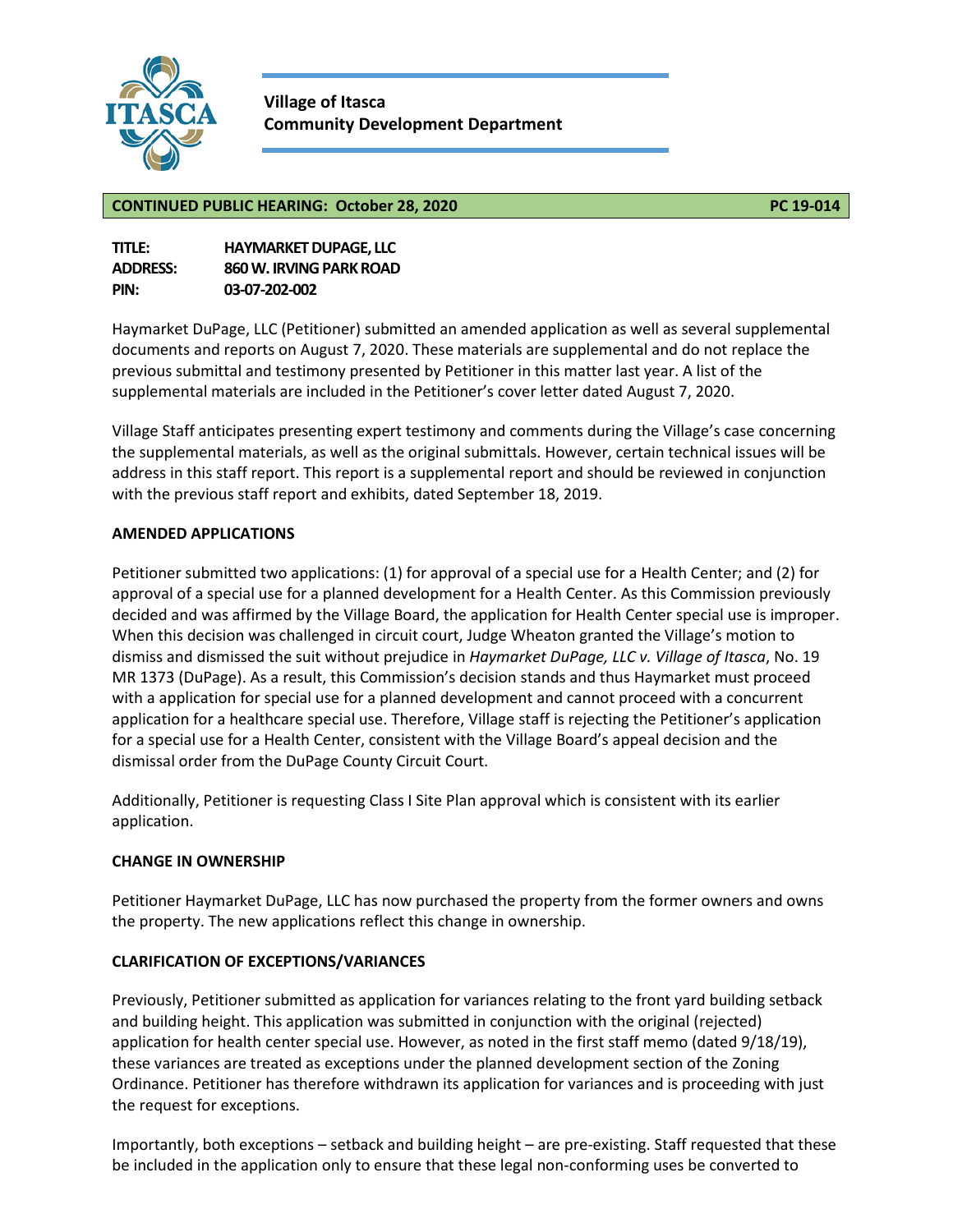conforming uses if the planned development is approved. Since Petitioner is not proposing any exterior changes to the improvements on the property which would impact these exceptions, they will remain unchanged.

#### **CLARIFICATION OF THE SETBACK EXCEPTION**

In investigating the property further, Petitioner found that there is an intervening parcel of privatelyowned land between the Petitioner's property and Spring Lake Drive. This results in Irving Park Road being the front yard rather than the previously-identified Spring Lake Drive. Staff agrees with this interpretation.

However, this change does not alter staff's analysis. Sections 8.05-6-a (front yard setback) and 8.05-6-b (side yard setbacks) of the Zoning Ordinance address setback requirements for the B-2 District. Both sections require a 25-foot setback with an additional two feet for each one foot of building height over 30 feet. Since the current building height is 51.8 feet, the required setback – regardless of whether it is a front or side yard – is 68.6 feet. The existing setback off of Spring Lake Drive is 36.7 feet for a technical deficiency of 31.9 feet.

#### **EXCEPTIONS FROM STANDARDS CONTAINED IN SECTION 14.12(7) OF THE ZONING ORDINANCE**

Section 14.12 of the Zoning Ordinance outlines the standards and findings of fact this Commission must consider in approving a planned development application. Petitioner had previously requested exceptions for some of these standards. In the new materials, Haymarket is requesting these previously requested exceptions, as well as two new exceptions. A table summarizing the exceptions requested previously and now, the Village staff response in 2019 when the original application was submitted, and any changes between the original and supplemental application submittals are attached hereto as Tables 1 and 2.

#### **PETITIONER'S CHANGES TO USE**

Petitioner's supplemental application states that it will no longer allow young children to accompany their mothers who will be receiving treatment on site. Staff recommends that this be made a condition of approval.

#### **PHOTOMETRIC PLAN**

A larger, more legible plan was provided at staff's request. It does not appear that there will be any change to the photometrics on the site.

#### **UPDATED FLOOR PLANS**

With the supplemental application, Petitioner included several new plans. These new plans call for 240 beds (144 recovery home beds, 96 treatment beds). The previous plan provided for 272 beds per Village staff count. The new plans reference residential treatment use areas on floors 2-5 with rooms and lounge areas. Detox is now only noted on the first floor.

#### **UPDATED LANDSCAPE PLAN**

The updated plans comply with all previous staff comments.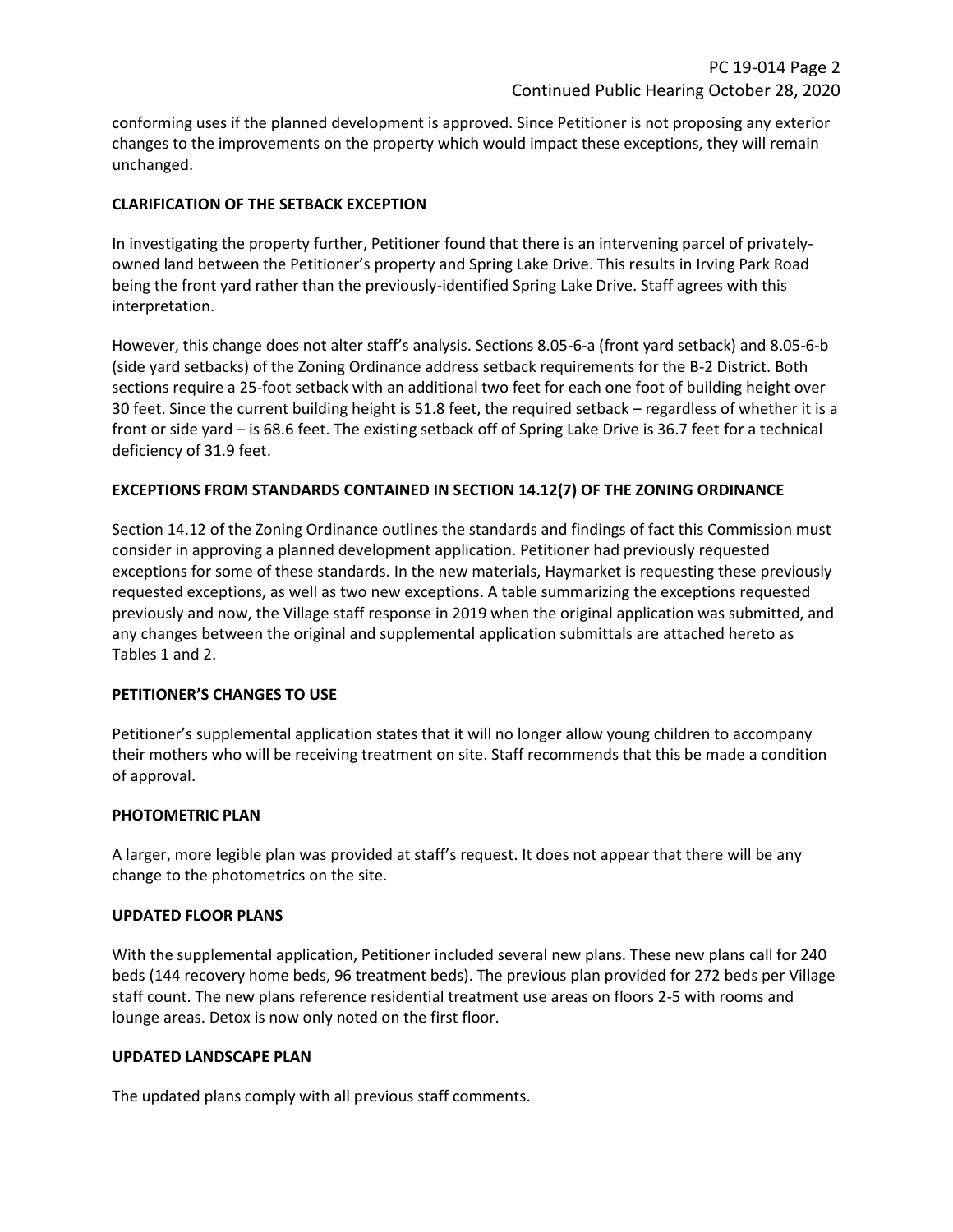#### **UPDATED PATIO**

As requested by staff, the patio area at the rear of the building has been expanded with full perimeter fencing to accommodate outdoor needs for residents and security. However, the revised site plan does not show the patio expansion at the rear of the building and should be updated.

#### **BILLBOARD**

Staff is still recommending that the existing billboard structure's removal be a condition of approval.

#### **PARKING**

The supplemental materials contain an updated traffic report by KLOA. This report does not clarify how many patients will utilize the site for parking and may use their vehicles for both the outpatient and inpatient programs. The Petitioner also has not provided clear information on how clients (shortterm/day programs) and residents (long-term, overnight care) will arrive and depart from the site, including for periodic needs such as shopping, medical appointments, etc.

#### **AMENDED STAFF RECOMMENDED CONDITIONS**

In order to fully evaluate the Haymarket proposal, Staff has identified certain condition for which the petitioner shall comply if this project is approved, including but not limited to:

- 1. Permit documents must be in substantial compliance with Plan Commission and Village Board submittals.
- 2. The project must comply with all Village Ordinances, Building Codes, Standard Specifications, and the DuPage County Stormwater Ordinance in place at the time of permit application.
- 3. Approval is subject to compliance with all final engineering standards and fire codes of the Village.
- 4. A complete sign review package will be required for review prior to installation. The sign plan shall show the setbacks of each ground sign from adjacent property lines.
- 5. Removal of the existing billboard sign.
- 6. Compliance with the requests for additional information as enumerated within this report and as summarized in Village Exhibit A, which was attached to the original staff report.
- 7. Petitioner's application contemplates a maximum of 240 overnight clients and residents at any given time. If approved, any increase in the number of beds over 240 must be approved by the Plan Commission and Village Board by amendment to the special use for a planned development.
- 8. Petitioner's application states that no children will be allowed to stay at the facility overnight even if his/her/their parent(s) are part of the treatment program. If approved, any change in this policy must be approved by the Plan Commission and Village Board by amendment to the special use for a planned development.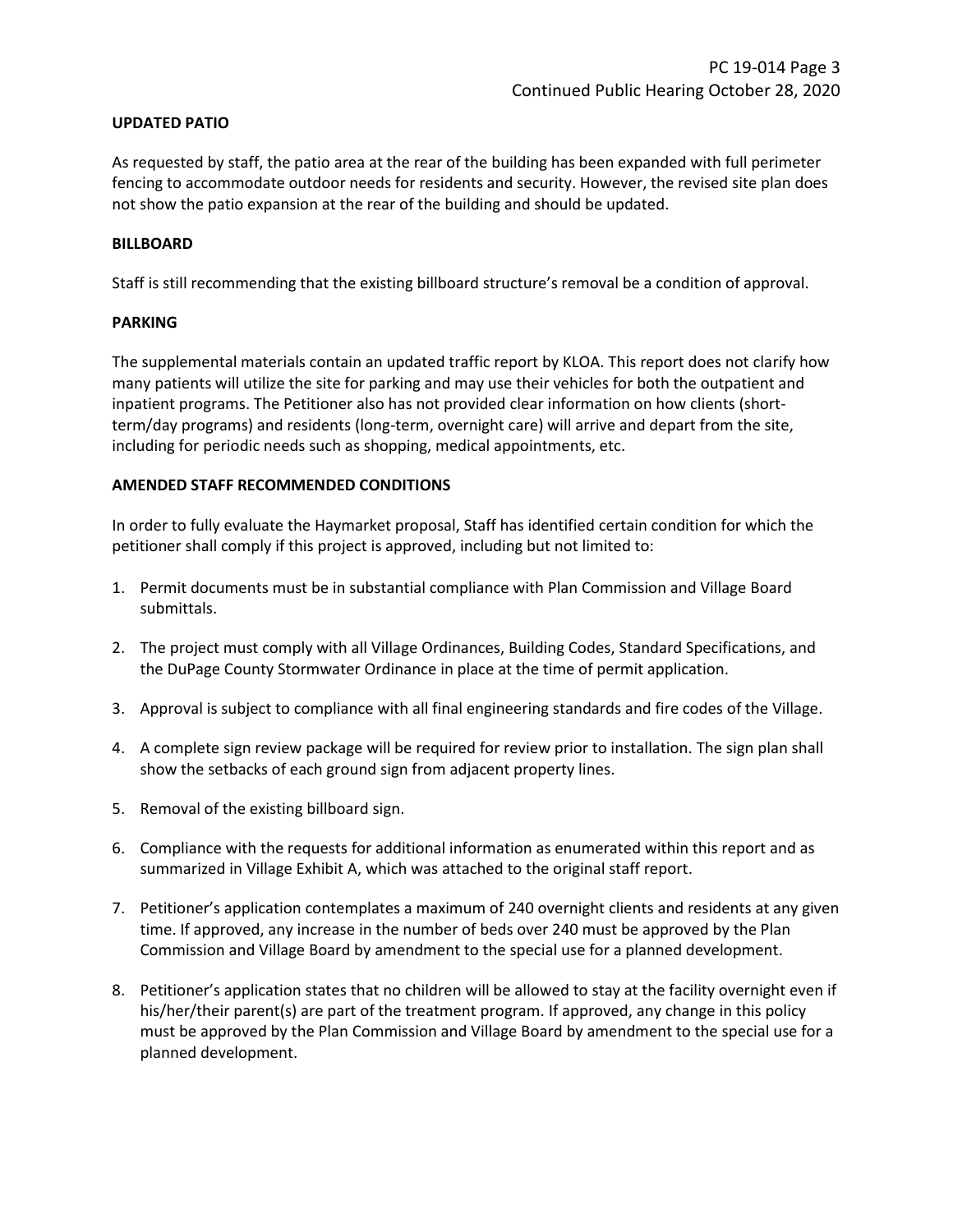### **Table 1: PLANNED DEVELOPMENT EXCEPTIONS**

# **October 20, 2020 Update**

| <b>Planned Development</b><br><b>Section Citation within</b><br><b>Section 14.12</b> | <b>Reasoning as to Waiver or</b><br><b>Exemption (2019)</b>                                                                                                                                                                                                                                                                                                                                                                                                                                                                  | <b>Village Response (2019)</b>                                                                                                                                                                                | Haymarket<br><b>Resubmittal</b><br>8.7.20          |
|--------------------------------------------------------------------------------------|------------------------------------------------------------------------------------------------------------------------------------------------------------------------------------------------------------------------------------------------------------------------------------------------------------------------------------------------------------------------------------------------------------------------------------------------------------------------------------------------------------------------------|---------------------------------------------------------------------------------------------------------------------------------------------------------------------------------------------------------------|----------------------------------------------------|
| (2) Provisions                                                                       | This provision is inapplicable<br>because there will be no<br>subdivision, development,<br>dwelling units or residential use,<br>the building has been at the site<br>for many years, and the only<br>building and sole use will be a<br>health center. Therefore, the<br>requirement of a planned<br>development is inapplicable. To<br>the extent a planned development<br>is applicable, the requirements<br>should be waived or the planned<br>development should be exempted.                                           | The requirements of a planned<br>development are applicable as<br>the proposed use is mixed<br>residential and business, as<br>previously discussed by<br>Shannon Malik in her letter<br>dated July 24, 2019. |                                                    |
| $(3)(a)$ Procedure – Pre<br><b>Application Conference</b>                            | At our meeting on June 5, 2019,<br>you stated that the requirement in<br>this provision $(3)(a)$ for the pre-<br>application conference may<br>should be deemed satisfied by our<br>meetings with staff. I agreed that<br>following the meeting and with<br>the submittal of this listing, the<br>applicant will provide a current<br>ALTA survey showing the site<br>and existing improvements,<br>which we request will satisfy<br>certain planned development<br>requirements that the Village<br>decides are applicable. | Agree to waive.                                                                                                                                                                                               |                                                    |
| (4) (Preliminary Plan in<br>general)                                                 | You agreed that the preliminary<br>plan and final plans may be<br>considered and decided<br>simultaneously, and concurrently<br>with the special use and site plan<br>application.                                                                                                                                                                                                                                                                                                                                           | Agreed.                                                                                                                                                                                                       | NR (Not<br>requested in<br>current<br>Application) |
| $(4)(a)(1)$ Boundary survey                                                          | The electronic and reduced paper<br>copy of the current ALTA survey<br>are attached. Any further<br>information or documentation<br>required under this section is<br>inapplicable and should be                                                                                                                                                                                                                                                                                                                             | The ALTA and plat of survey<br>meet this requirement and<br>should be included with the<br>petition. Documents need to be<br>submitted full sized with 17<br>copies of everything. We also                    | NR (Not<br>requested in<br>current<br>Application) |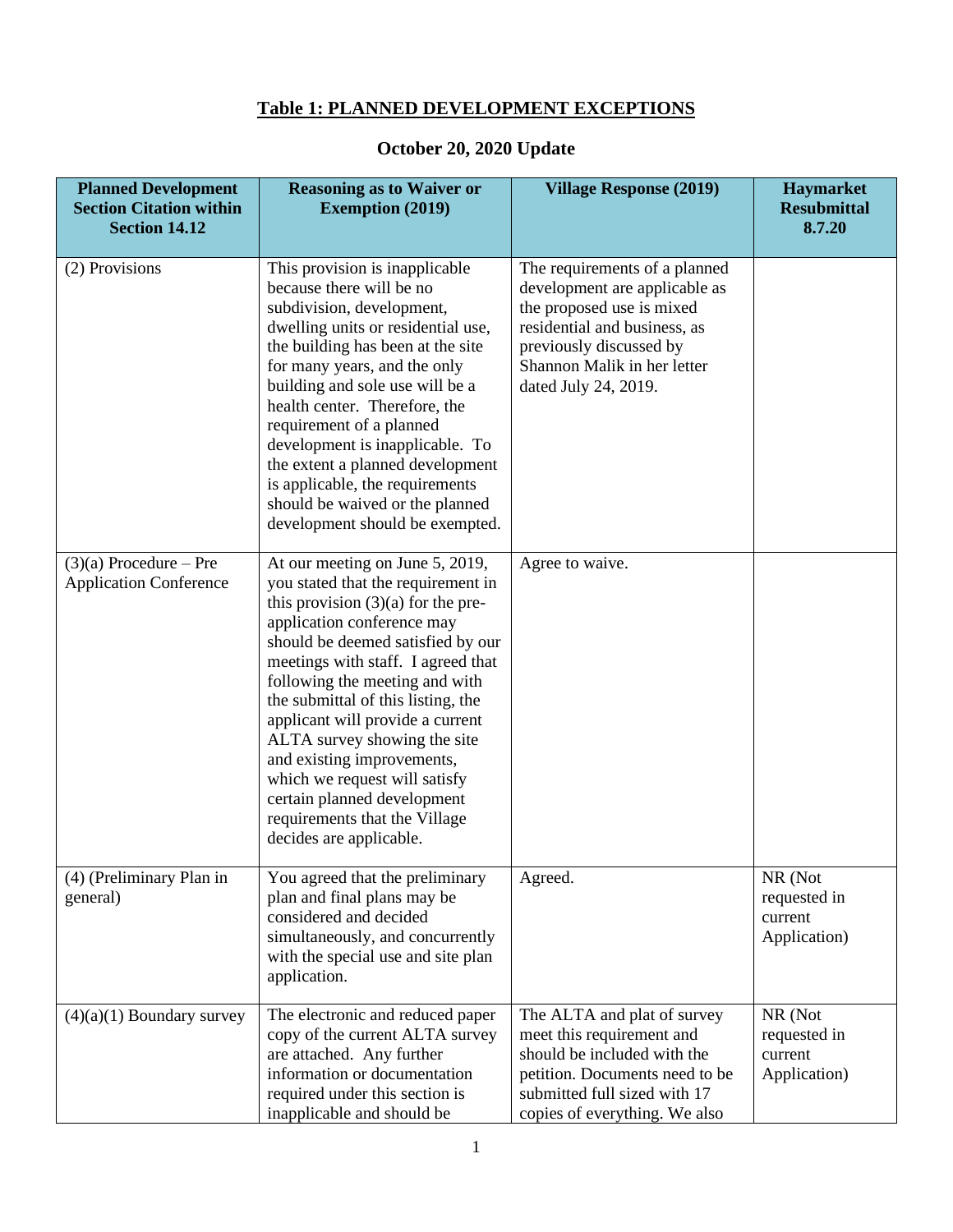|                                                             | waived or the applicant should be<br>deemed exempt.                                                                                                                                                                                                                                                             | recommend submitting PDFs of<br>the documents on a flash drive.                                                                                                                                  |                                                    |
|-------------------------------------------------------------|-----------------------------------------------------------------------------------------------------------------------------------------------------------------------------------------------------------------------------------------------------------------------------------------------------------------|--------------------------------------------------------------------------------------------------------------------------------------------------------------------------------------------------|----------------------------------------------------|
| $(4)(a)(2)$ Topography                                      | The electronic and reduced paper<br>copy of the current ALTA survey<br>are attached. Any further<br>information or documentation<br>required under this section is<br>inapplicable because no<br>development is proposed, and<br>should be waived or the applicant<br>should be deemed exempt.                  | While the ALTA does not<br>provide topographic<br>information, because you are not<br>modifying the exterior of the<br>building, we do not require<br>topographical information at this<br>time. | NR (Not<br>requested in<br>current<br>Application) |
| $(4)(a)(3)$ Preliminary plan<br>of subdivision              | This provision is inapplicable<br>because there is no subdivision<br>for this project or property.<br>Should the Village not agree, we<br>believe that this provision should<br>be waived or the applicant should<br>be deemed exempt.                                                                          | Agree to waive because there is<br>not anticipated re-subdivision.                                                                                                                               |                                                    |
| $(4)(a)(4)(a)(ii)$ Site<br>Analysis - Scenic views          | This provision is inapplicable for<br>this project or property because<br>there are no scenic views as the<br>property is in a commercial<br>district. Should the Village not<br>agree, we believe that this<br>provision should be waived or the<br>applicant should be deemed<br>exempt.                      | Agree to waive at this time<br>based on your representation<br>that there will be no changes to<br>the exterior site plan.                                                                       |                                                    |
| $(4)(a)(4)(a)(iii)$ Site<br>Analysis – wooded areas         | This provision is inapplicable<br>because there is no wooded area<br>for this project or property.<br>Should the Village not agree, we<br>believe that this provision should<br>be waived or the applicant should<br>be deemed exempt.                                                                          | Agree to waive at this time<br>based on your representation<br>that there will be no changes to<br>the exterior site plan.                                                                       |                                                    |
| $(4)(a)(4)(a)(iv)$ Site<br>Analysis – soil problem<br>areas | This provision is inapplicable<br>because there is no development<br>to take place for this project or<br>property and the building has<br>been at the site for many years.<br>Should the Village not agree, we<br>believe that this provision should<br>be waived or the applicant should<br>be deemed exempt. | Agree to waive at this time<br>based on your representation<br>that there will be no changes to<br>the exterior site plan.                                                                       |                                                    |
| $(4)(a)(4)(a)(v)$ Site<br>Analysis - floodways              | This provision is inapplicable<br>because there is no development<br>to take place for this project or<br>property and the building has<br>been at the site for many years.                                                                                                                                     | Agree to waive at this time<br>based on your representation<br>that there will be no changes to<br>the exterior site plan.                                                                       |                                                    |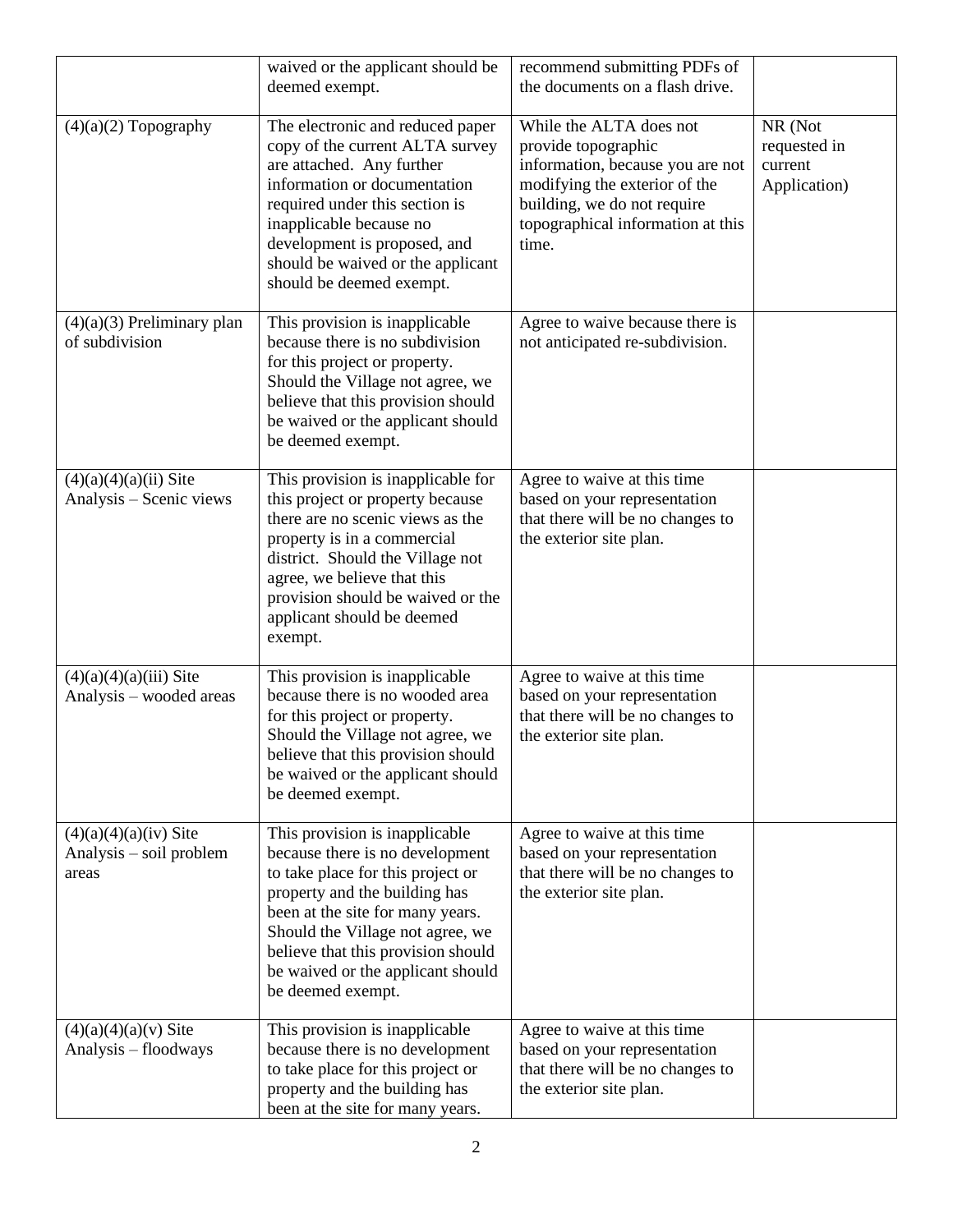|                                                               | Should the Village not agree, we<br>believe that this provision should<br>be waived or the applicant should<br>be deemed exempt.                                                                                                                                                                                                                                                                                                                                              |                                                                                                                                                                                                                                                                                         |  |
|---------------------------------------------------------------|-------------------------------------------------------------------------------------------------------------------------------------------------------------------------------------------------------------------------------------------------------------------------------------------------------------------------------------------------------------------------------------------------------------------------------------------------------------------------------|-----------------------------------------------------------------------------------------------------------------------------------------------------------------------------------------------------------------------------------------------------------------------------------------|--|
| $(4)(a)(4)(a)(vi)$ Site<br>Analysis - streams,<br>drainage    | This provision is inapplicable<br>because there is no development<br>to take place for this project or<br>property and the building has<br>been at the site for many years.<br>Should the Village not agree, we<br>believe that this provision should<br>be waived or the applicant should<br>be deemed exempt.                                                                                                                                                               | Agree to waive at this time<br>based on your representation<br>that there will be no changes to<br>the exterior site plan.                                                                                                                                                              |  |
| $(4)(a)(4)(a)(vii)$ Site<br>Analysis – trees                  | This provision is inapplicable<br>because there is no development<br>to take place for this project or<br>property and the building has<br>been at the site for many years.<br>The landscaping existing is the<br>landscaping proposed. Should<br>the Village not agree, we believe<br>that this provision should be<br>waived or the applicant should be<br>deemed exempt.                                                                                                   | Agree to waive at this time<br>based on your representation<br>that there will be no changes to<br>the exterior site plan.                                                                                                                                                              |  |
| $(4)(a)(4)(a)(viii)$ Site<br>Analysis – storm water<br>runoff | This provision is inapplicable<br>because there is no development<br>to take place for this project or<br>property and the building has<br>been at the site for many years.<br>The stormwater management<br>existing is the stormwater<br>management proposed. Should<br>the Village not agree, we believe<br>that this provision should be<br>waived or the applicant should be<br>deemed exempt.                                                                            | Agree to waive at this time<br>based on your representation<br>that there will be no changes to<br>the exterior site plan.                                                                                                                                                              |  |
| $(4)(a)(4)(b)$ public utilities                               | A current ALTA survey will be<br>provided, along with the building<br>plans for the interior of the<br>existing building. This provision<br>is otherwise inapplicable because<br>there is no development to take<br>place for this project or property<br>and the building has been at the<br>site for many years. The public<br>utilities existing are the public<br>utilities proposed. Should the<br>Village not agree, we believe that<br>this provision should be waived | Agree to waive at this time<br>based on your representation<br>that there will be no changes to<br>the public utilities. Please be<br>aware that if the estimated<br>volume of use is expected to be<br>different than current use, this<br>provision will have to be<br>complied with. |  |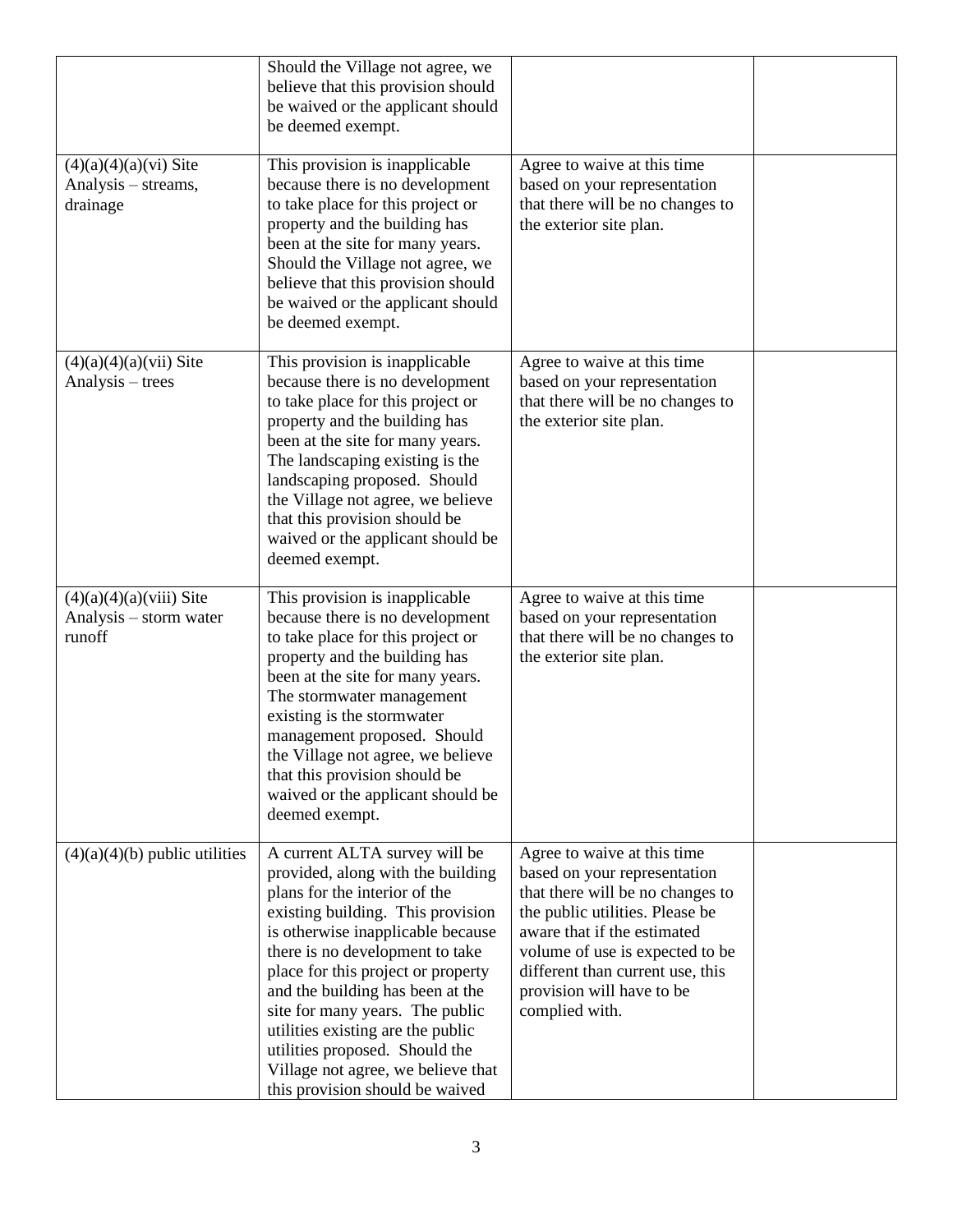|                                                                     | or the applicant should be deemed<br>exempt.                                                                                                                                                                                                                                                                                                                                                                                                                                                         |                                                                                                                                                                                                                                                                                                                                                                                                                                                                                                                                                                                                                                                                                                                                                                                                                                                                                   |                                                    |
|---------------------------------------------------------------------|------------------------------------------------------------------------------------------------------------------------------------------------------------------------------------------------------------------------------------------------------------------------------------------------------------------------------------------------------------------------------------------------------------------------------------------------------------------------------------------------------|-----------------------------------------------------------------------------------------------------------------------------------------------------------------------------------------------------------------------------------------------------------------------------------------------------------------------------------------------------------------------------------------------------------------------------------------------------------------------------------------------------------------------------------------------------------------------------------------------------------------------------------------------------------------------------------------------------------------------------------------------------------------------------------------------------------------------------------------------------------------------------------|----------------------------------------------------|
| $(4)(a)(4)(c)(iv)$ easements                                        | A current ALTA survey detailing<br>existing site conditions and<br>improvements will be provided.<br>Any further information or<br>documentation is inapplicable and<br>should be waived or the applicant<br>should be exempt.                                                                                                                                                                                                                                                                       | Agreed provided that the ALTA<br>survey submitted provides all<br>known easements.                                                                                                                                                                                                                                                                                                                                                                                                                                                                                                                                                                                                                                                                                                                                                                                                |                                                    |
| $(4)(a)(5)(a)$ Land use plan<br>- identification and<br>description | This provision is inapplicable<br>because there is no development<br>to take place for this project or<br>property and the building has<br>been at the site for many years.<br>However, the electronic and<br>reduced paper copy of the current<br>ALTA survey are attached.<br>Should the Village not agree, we<br>believe that this provision should<br>be waived or the applicant should<br>be deemed exempt.                                                                                     | Agree to waive.                                                                                                                                                                                                                                                                                                                                                                                                                                                                                                                                                                                                                                                                                                                                                                                                                                                                   |                                                    |
| $(4)(a)(5)(b)$ Land use plan<br>- design features                   | This provision is inapplicable<br>because there is no development<br>to take place for this project or<br>property. The electronic and<br>reduced paper copy of the current<br>ALTA survey are attached. The<br>building has been at the site for<br>many years, and there is no<br>residential use. The only site<br>improvements will be the health<br>center. Should the Village not<br>agree, we believe that this<br>provision should be waived or the<br>applicant should be deemed<br>exempt. | Agree to waive subpart $(i)$ , $(v)$<br>and (vi) as they are not<br>applicable.<br>We will need an exhibit with<br>height (subpart (ii)). The Village<br>has the enclosed elevation which<br>shows building height in its<br>records on the property. Please<br>confirm that this elevation is<br>accurate or submit an accurate<br>elevation.<br>We will also need a floor plan<br>for each level so we can<br>calculate how much vehicle and<br>bike parking is appropriate<br>under the Ordinance (subpart<br>(iii)). You may wish to consider<br>whether $\S$ 12.09(c) of the<br>Zoning Ordinance for bike<br>parking can be applied.<br>Finally, we recommend that you<br>provide information on open<br>space for residents (subpart<br>(iv)). Although the Village will<br>not require a dedication, the<br>Plan Commission and/or Village<br>Board may require sufficient | NR (Not<br>requested in<br>current<br>Application) |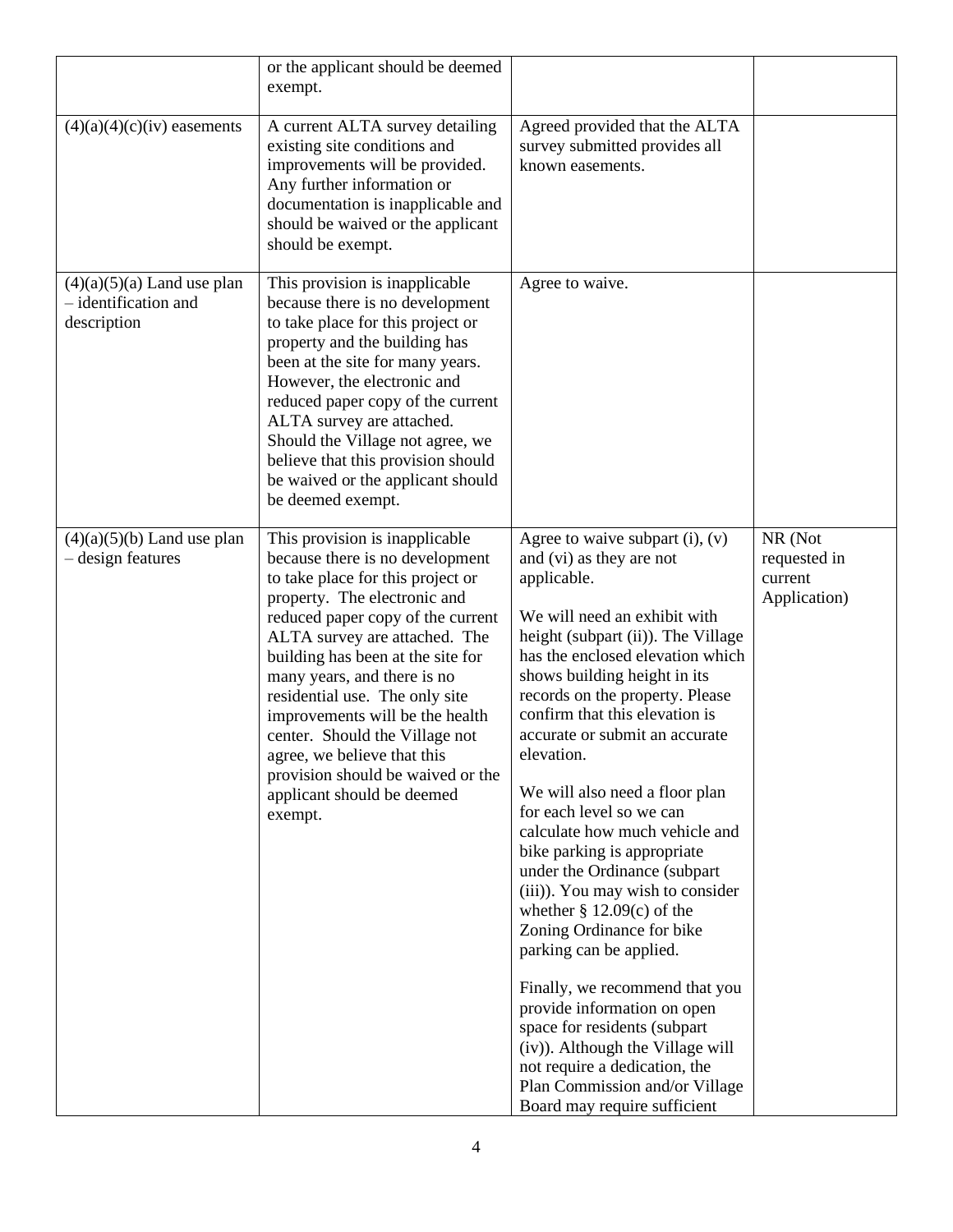|                                                     |                                                                                                                                                                                                                                                                                                                                                                                                                                          | open space as an amenity for<br>residents.                                                                                                                                                                                                                                              |  |
|-----------------------------------------------------|------------------------------------------------------------------------------------------------------------------------------------------------------------------------------------------------------------------------------------------------------------------------------------------------------------------------------------------------------------------------------------------------------------------------------------------|-----------------------------------------------------------------------------------------------------------------------------------------------------------------------------------------------------------------------------------------------------------------------------------------|--|
| $(4)(a)(6)$ Utility Plan                            | This provision is inapplicable<br>because there is no development<br>to take place for this project or<br>property. The electronic and<br>reduced paper copy of the current<br>ALTA survey are attached.<br>Should the Village not agree, we<br>believe that this provision should<br>be waived or the applicant should<br>be deemed exempt.                                                                                             | Agree to waive at this time<br>based on your representation<br>that there will be no changes to<br>the public utilities. Please be<br>aware that if the estimated<br>volume of use is expected to be<br>different than current use, this<br>provision will have to be<br>complied with. |  |
| $(4)(a)(7)$ Written statement                       | This provision is inapplicable<br>because there is no development<br>to take place for this project or<br>property and the building has<br>been at the site for many years.<br>There is no residential use, and<br>the only site improvements will<br>be internal and used for the health<br>center. Should the Village not<br>agree, we believe that this<br>provision should be waived or the<br>applicant should be deemed<br>exempt. | Agree to waive.                                                                                                                                                                                                                                                                         |  |
| $(4)(a)(8)$ Shopping Center                         | This provision is inapplicable<br>because there is no development<br>to take place for this project or<br>property, there is no shopping<br>center development planned, and<br>the building has been at the site<br>for many years. Should the<br>Village not agree, we believe that<br>this provision should be waived<br>or the applicant should be deemed<br>exempt.                                                                  | Agree to waive.                                                                                                                                                                                                                                                                         |  |
| $(4)(a)(9)$ Preliminary<br><b>Engineering Plans</b> | This provision is inapplicable<br>because there is no development<br>to take place for this project or<br>property, the building has been at<br>the site for many years, and<br>therefore there are no engineer<br>plans. Should the Village not<br>agree, we believe that this<br>provision should be waived or the<br>applicant should be deemed<br>exempt.                                                                            | Agree to waive at this time.<br>Please be aware that if the<br>estimated volume of use is<br>expected to be different than<br>current use, this provision will<br>have to be complied with.                                                                                             |  |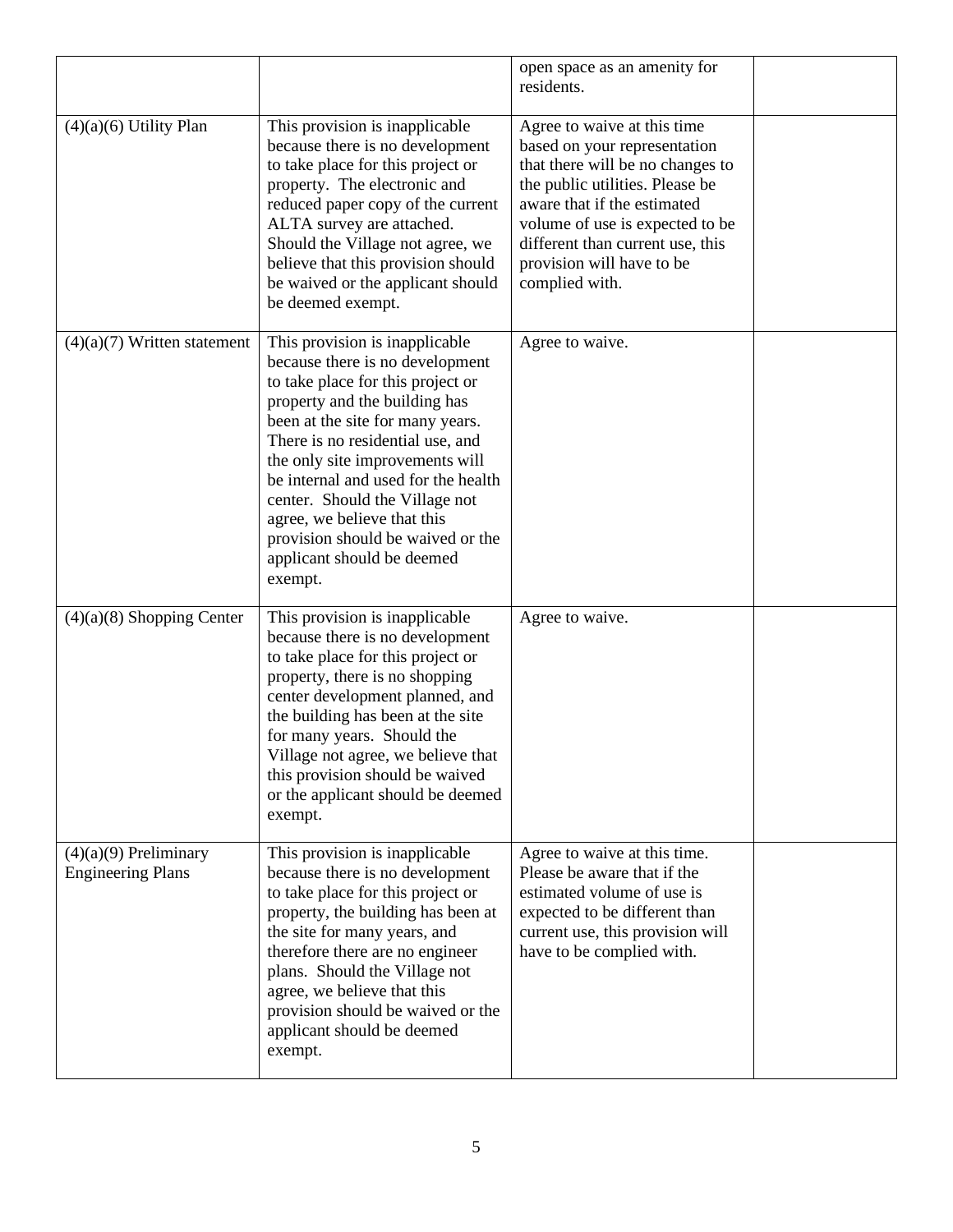| $(4)(b)$ Written statement               | This provision is inapplicable<br>because there is no development<br>to take place for this project or<br>property, the building has been at<br>the site for many years. There is<br>no residential use proposed, and<br>the only site improvements will<br>be internal and used for the health<br>center. Should the Village not<br>agree, we believe that this<br>provision should be waived or the<br>applicant should be deemed<br>exempt.                                                                          | Agree to waive subsection $(b)(1)$<br>only.<br>We will need a floor plan for<br>each floor/level of the building<br>and the information requested in<br>subsection $(b)(2)$ should be<br>provided with such floor plans.<br>The Village also requests a<br>rough anticipated schedule of<br>rehabilitation/remodeling as<br>required in subsection $(b)(3)$ . | NR (Not<br>requested in<br>current<br>Application) |
|------------------------------------------|-------------------------------------------------------------------------------------------------------------------------------------------------------------------------------------------------------------------------------------------------------------------------------------------------------------------------------------------------------------------------------------------------------------------------------------------------------------------------------------------------------------------------|---------------------------------------------------------------------------------------------------------------------------------------------------------------------------------------------------------------------------------------------------------------------------------------------------------------------------------------------------------------|----------------------------------------------------|
| $(4)(c)(3)$ Economic impact<br>statement | This provision is inapplicable<br>because there is no development<br>to take place for this project or<br>property, the building has been at<br>the site for many years and<br>economic feasibility is not an<br>appropriate consideration.<br>Should the Village not agree, we<br>believe that this provision should<br>be waived or the applicant should<br>be deemed exempt.                                                                                                                                         | Disagree. The Village will not<br>waive this requirement.                                                                                                                                                                                                                                                                                                     | NR (Not<br>requested in<br>current<br>Application) |
| $(4)(c)(4)$ Landscape plan               | This provision is inapplicable<br>because there is no development<br>to take place for this project or<br>property and the building has<br>been at the site for many years.<br>The landscaping will remain as it<br>currently is. Should the Village<br>not agree, we believe that this<br>provision should be waived or the<br>applicant should be deemed<br>exempt.                                                                                                                                                   | Disagree. The Village will not<br>waive this requirement. At this<br>time, the Village requests<br>information on the<br>quantity/quality of the four-<br>decade old plantings so an<br>evaluation can be made whether<br>the existing plantings are<br>adequate.                                                                                             | NR (Not<br>requested in<br>current<br>Application) |
| $(4)(d)(1)$ Procedures                   | You agreed that the preliminary<br>plan and final plans may be<br>considered and decided<br>simultaneously, and concurrently<br>with the special use and site plan<br>application. The electronic and<br>reduced paper copy of the current<br>ALTA survey are attached. Any<br>further information or<br>documentation required under<br>this section is inapplicable and<br>should be waived or the applicant<br>should be deemed exempt. There<br>is no development to take place<br>for this project or property and | Agreed that Haymarket may<br>make its preliminary and final<br>submittals at the same time. The<br>Village will not agree to<br>waiving our standard public<br>process under § 14.12.                                                                                                                                                                         |                                                    |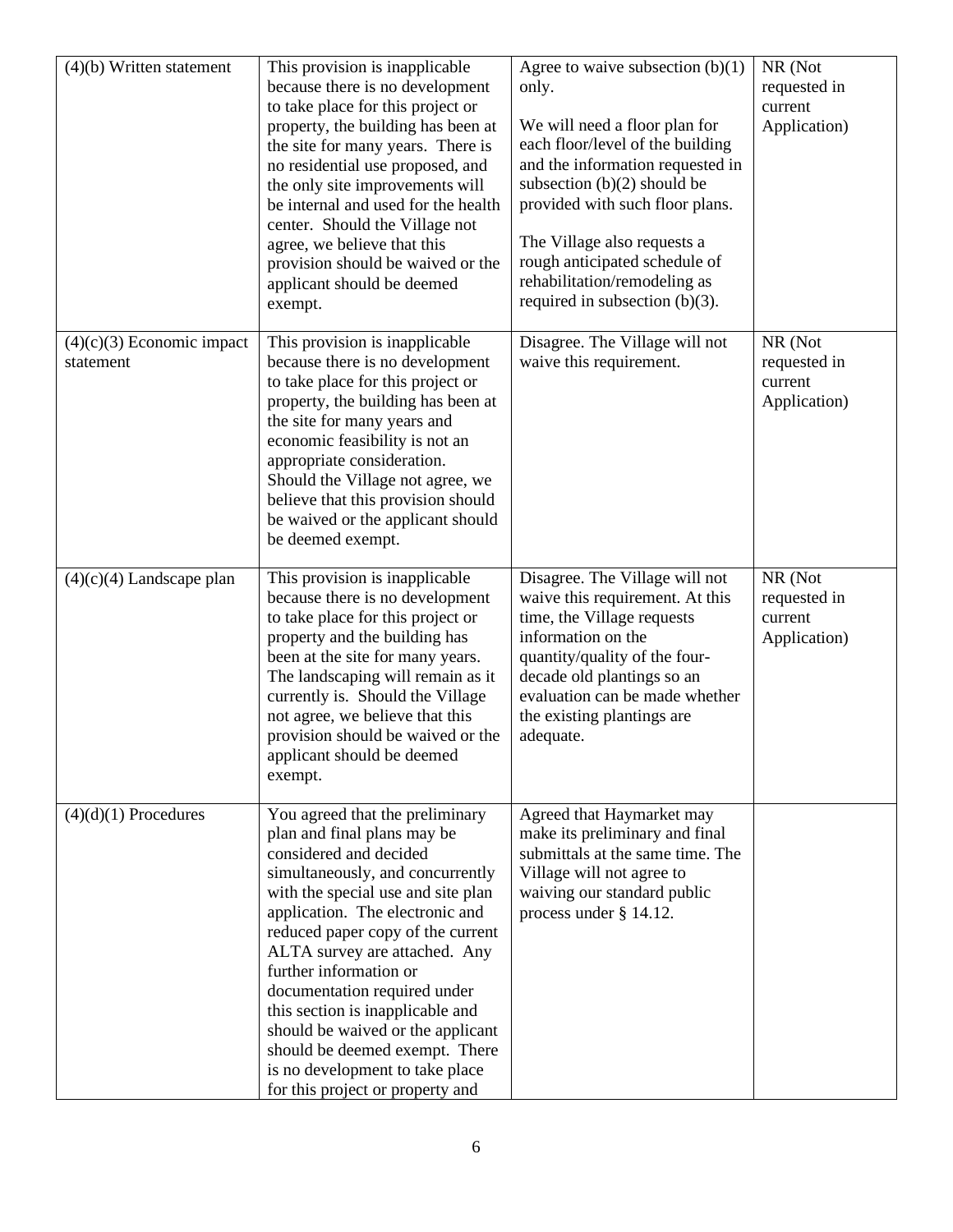|                                           | the building has been at the site<br>for many years.                                                                                                                                                                                                                                                                                                                                                                 |                 |  |
|-------------------------------------------|----------------------------------------------------------------------------------------------------------------------------------------------------------------------------------------------------------------------------------------------------------------------------------------------------------------------------------------------------------------------------------------------------------------------|-----------------|--|
| $(4)(d)(3)$ Procedures                    | You agreed that the preliminary<br>plan may be filed, considered and<br>decided concurrently with the<br>final plan and any special use<br>application so as to not delay or<br>prolong the review process.                                                                                                                                                                                                          | See above.      |  |
| $(4)(e)$ Plan Commission<br>Procedures    | You agreed that the preliminary<br>plan may be filed, considered and<br>decided concurrently with the<br>final plan and any special use<br>application so as to not delay or<br>prolong the review process.                                                                                                                                                                                                          | See above.      |  |
| $(4)(f)$ Board Procedures                 | You agreed that the preliminary<br>plan may be filed, considered and<br>decided concurrently with the<br>final plan and any special use<br>application so as to not delay or<br>prolong the review process.                                                                                                                                                                                                          | See above.      |  |
| (5) (generally) Final<br>Development Plan | You agreed that the preliminary<br>plan may be filed, considered and<br>decided concurrently with the<br>final plan and any special use<br>application so as to not delay or<br>prolong the review process.                                                                                                                                                                                                          | See above.      |  |
| $(5)(a)(1)$ Final Plan                    | This provision is inapplicable<br>because there is no development<br>to take place for this project or<br>property and the building has<br>been at the site for many years.<br>The land is not being subdivided<br>into lots and the entire property<br>will be a health center. Should<br>the Village not agree, we believe<br>that this provision should be<br>waived or the applicant should be<br>deemed exempt. | Agree to waive. |  |
| $(5)(a)(3)$ Plat of<br>subdivisions       | This provision is inapplicable<br>because there is no subdivision or<br>development to take place for this<br>project or property. The entire<br>property will be a health center.<br>Should the Village not agree, we<br>believe that this provision should<br>be waived or the applicant should<br>be deemed exempt.                                                                                               | Agree to waive. |  |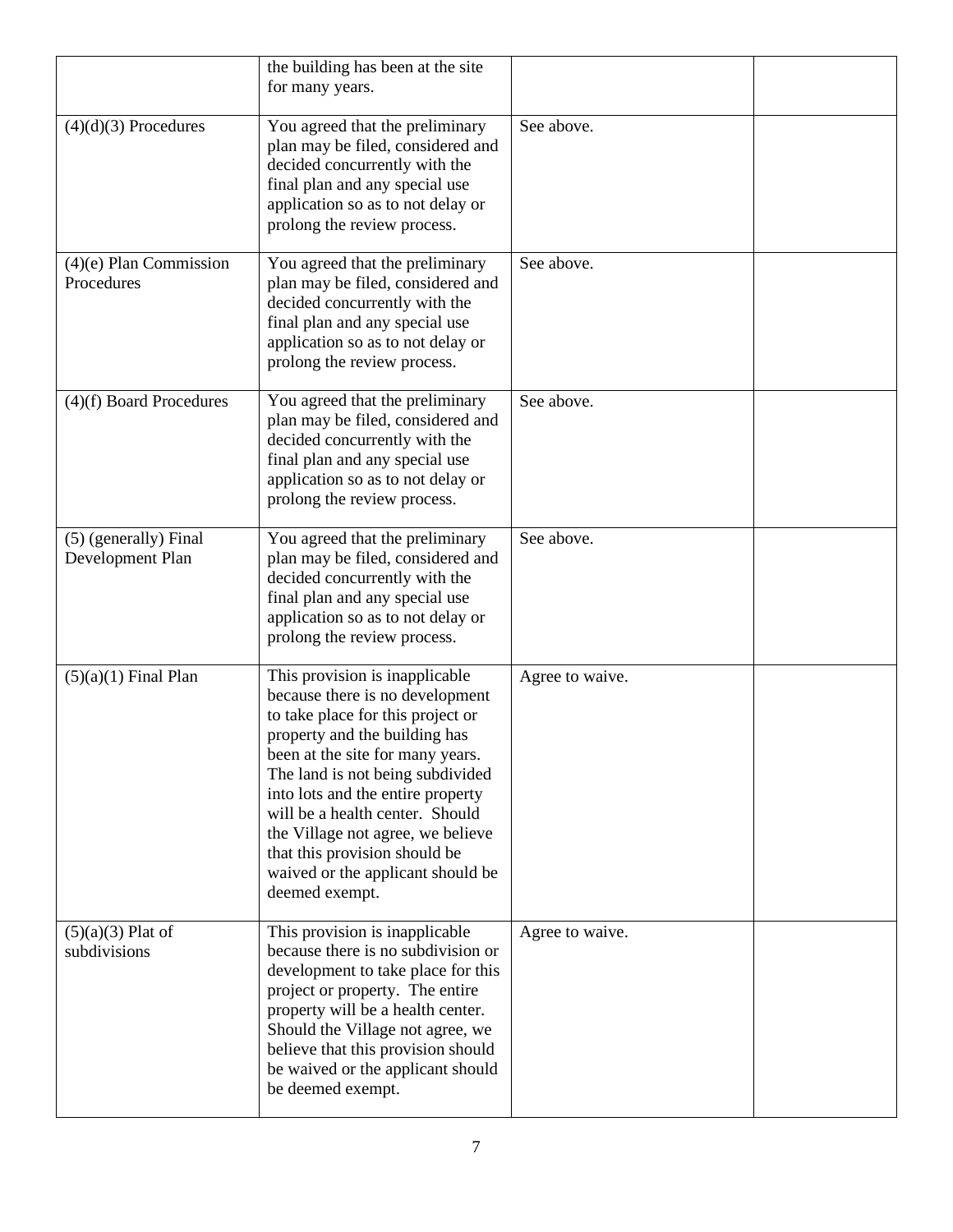| $(5)(a)(5)$ Final Site Plan                 | A current ALTA survey detailing<br>existing site conditions and<br>improvements is being provided<br>and any further information or<br>documentation is inapplicable and<br>should be waived or the applicant<br>should be deemed exempt.                                                                                                                                                              | Agree to waive.                                                                                                                                                                                                                                                   |                                                    |
|---------------------------------------------|--------------------------------------------------------------------------------------------------------------------------------------------------------------------------------------------------------------------------------------------------------------------------------------------------------------------------------------------------------------------------------------------------------|-------------------------------------------------------------------------------------------------------------------------------------------------------------------------------------------------------------------------------------------------------------------|----------------------------------------------------|
| $(5)(a)(6)$ Dedication                      | This provision is inapplicable<br>because there is no development<br>to take place for this project or<br>property, the building has been at<br>the site for many years and there<br>will not be any dedication of land.<br>Therefore, this provision should<br>be waived or the applicant should<br>be deemed exempt                                                                                  | Agree to waive assuming there<br>will be no dedication of<br>property.                                                                                                                                                                                            |                                                    |
| $(5)(a)(7)$ Tabulations of<br>each use area | This provision is inapplicable<br>because there the land is not<br>being subdivided into lots, the<br>entire property will be a health<br>center, and there are no dwelling<br>units at the property. Therefore,<br>this provision should be waived<br>or the applicant should be deemed<br>exempt.                                                                                                    | Disagree. The Village will not<br>waive this requirement. Your<br>submittal should include<br>information on density.                                                                                                                                             | NR (Not<br>requested in<br>current<br>Application) |
| $(5)(a)(8)$ Landscape Plan                  | This provision is inapplicable<br>because there is no development<br>to take place for this project or<br>property and the building has<br>been at the site for many years.<br>The landscaping will remain as it<br>currently is. Should the Village<br>not agree, we believe that this<br>provision should be waived or the<br>applicant should be deemed<br>exempt.                                  | Disagree. The Village will not<br>waive this requirement. At this<br>time, the Village requests<br>information on the<br>quantity/quality of the four-<br>decade old plantings so an<br>evaluation can be made whether<br>the existing plantings are<br>adequate. | NR (Not<br>requested in<br>current<br>Application) |
| $(5)(a)(9)$ Utilties and<br>Drainage        | This provision is inapplicable<br>because there is no development<br>to take place for this project or<br>property and the building, with<br>utilities has been at the site for<br>many years. The utilities and<br>drainage will remain as they<br>currently are. Should the Village<br>not agree, we believe that this<br>provision should be waived or the<br>applicant should be deemed<br>exempt. | Agree to waive at this time.<br>Please be aware that if the<br>estimated volume of use is<br>expected to be different than<br>current use, this provision will<br>have to be complied with.                                                                       |                                                    |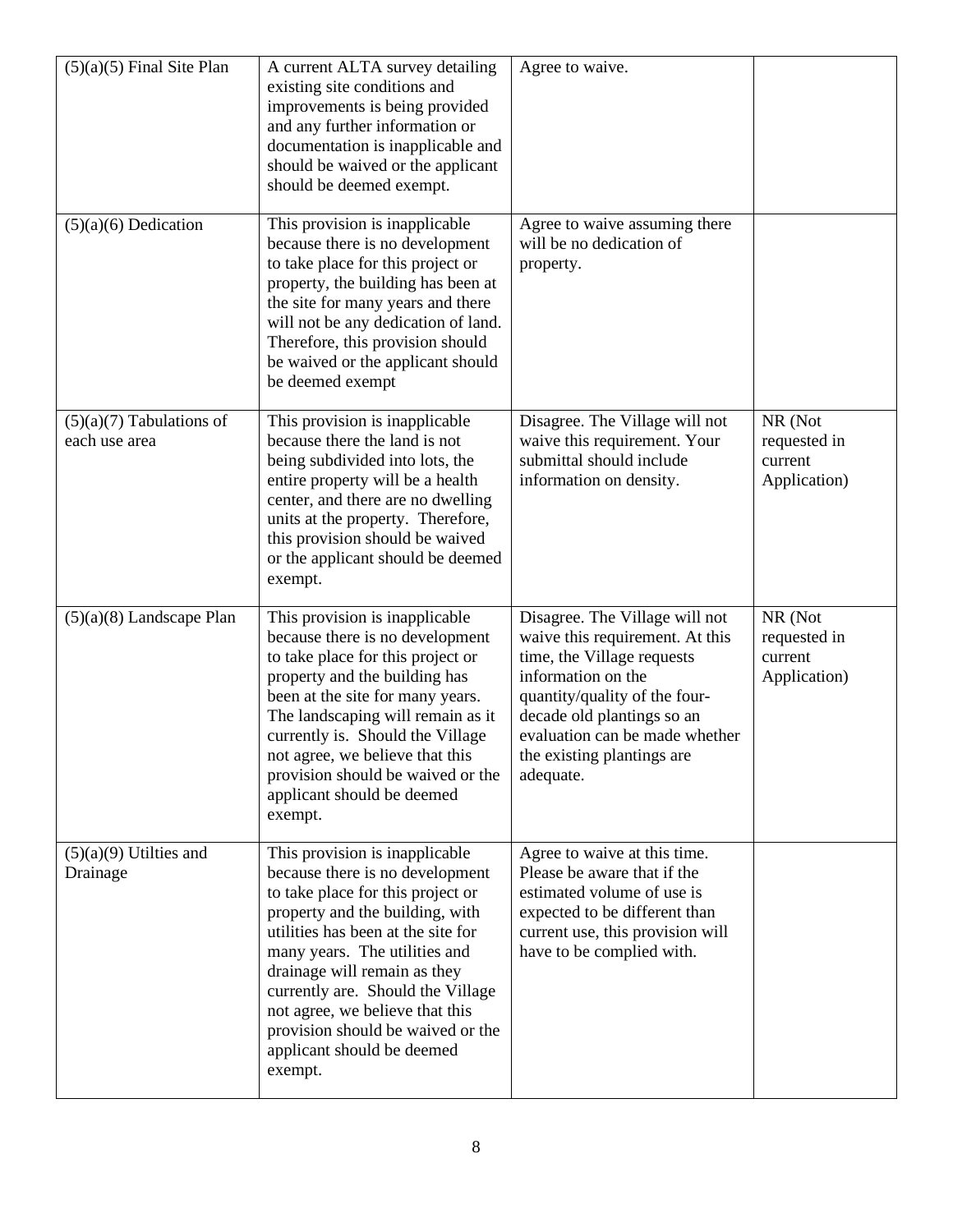| $(5)(a)(10)$ Convenants                                                                                                          | This provision is inapplicable<br>because there is no development<br>to take place for this project or<br>property and the building has<br>been at the site for many years.<br>There will be no covenants.<br>Should the Village not agree, we<br>believe that this provision should<br>be waived or the applicant should<br>be deemed exempt.                                                                          | Agree to waive.                                                                                                                                                                                                                                                                                                                                                                                                                                                     |                                                    |
|----------------------------------------------------------------------------------------------------------------------------------|-------------------------------------------------------------------------------------------------------------------------------------------------------------------------------------------------------------------------------------------------------------------------------------------------------------------------------------------------------------------------------------------------------------------------|---------------------------------------------------------------------------------------------------------------------------------------------------------------------------------------------------------------------------------------------------------------------------------------------------------------------------------------------------------------------------------------------------------------------------------------------------------------------|----------------------------------------------------|
| $(5)(a)(11)$ Deeds/<br><b>Easement Agreements</b>                                                                                | This provision is inapplicable<br>because there is no development<br>to take place for this project or<br>property and the building has<br>been at the site for many years.<br>There will be no deeds, easement<br>agreement, or by-laws beyond the<br>Haymarket DuPage LLC by-laws.<br>Should the Village not agree, we<br>believe that this provision should<br>be waived or the applicant should<br>be deemed exempt | Agree to waive provided there<br>are no new easements proposed.                                                                                                                                                                                                                                                                                                                                                                                                     |                                                    |
| $(5)(a)(12)$ Article of<br>Incorporation                                                                                         | This provision is inapplicable<br>because there is no development<br>to take place for this project or<br>property and no homeowner's,<br>merchant's or industrial owner's<br>association. Therefore, this<br>provision should be waived or the<br>applicant should be deemed<br>exempt.                                                                                                                                | Agree to waive.                                                                                                                                                                                                                                                                                                                                                                                                                                                     |                                                    |
| $(5)(a)(13)$ , $(14)$ , and $(15)$<br>Final development<br>schedule, final<br>architectural plans, final<br>engineering drawings | These provisions are inapplicable<br>because there is no development<br>to take place for this project or<br>property and the building has<br>been at the site for many years.<br>Should the Village not agree, we<br>believe that these provisions<br>should be waived or the applicant<br>should be deemed exempt.                                                                                                    | The Village also requests a<br>rough anticipated schedule of<br>rehabilitation/remodeling as<br>required in subsection $(a)(13)$ .<br>The Village agrees that the<br>following will satisfy<br>subsections (a) $(14)$ and (a) $(15)$ :<br>floor plans for each level and a<br>table breaking down by type of<br>use $(e.g.,$ patient rooms,<br>lodging/residences, medical<br>offices, common areas, etc.) so<br>we can calculate expected<br>parking requirements. | NR (Not<br>requested in<br>current<br>Application) |
| $(5)(b)$ Escrow deposits                                                                                                         | This provision is inapplicable<br>because there is no development,<br>public facilities or improvements<br>to take place for this project or                                                                                                                                                                                                                                                                            | Agree to waive; however,<br>building permits for remodeling                                                                                                                                                                                                                                                                                                                                                                                                         | NR (Not<br>requested in                            |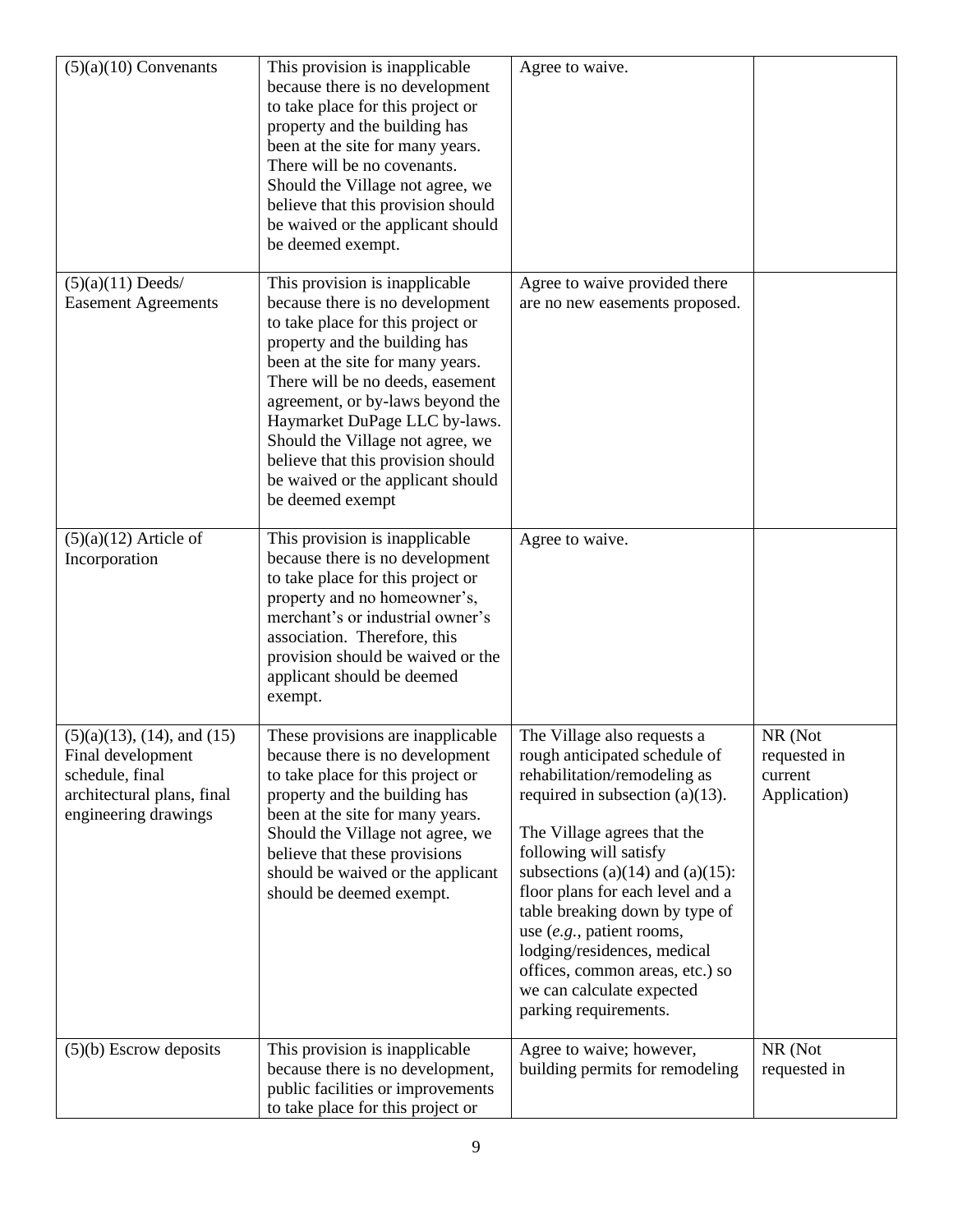|                                       | property and the building has<br>been at the site for many years.<br>Should the Village not agree, we<br>believe that these provisions<br>should be waived or the applicant<br>should be deemed exempt.                                                                                                                                                                                                             | will require sureties and these<br>are not waived.                                                                                                                                                                                                                                                                           | current<br>Application)                            |
|---------------------------------------|---------------------------------------------------------------------------------------------------------------------------------------------------------------------------------------------------------------------------------------------------------------------------------------------------------------------------------------------------------------------------------------------------------------------|------------------------------------------------------------------------------------------------------------------------------------------------------------------------------------------------------------------------------------------------------------------------------------------------------------------------------|----------------------------------------------------|
| $(5)(c)$ Common open<br>space         | This provision is inapplicable<br>because there is no common open<br>space to take place for this project<br>or property. Should the Village<br>not agree, we believe that these<br>provisions should be waived or<br>the applicant should be deemed<br>exempt.                                                                                                                                                     | Agree to waive.                                                                                                                                                                                                                                                                                                              |                                                    |
| $(5)(d)$ Procedures                   | You agreed that the preliminary<br>plan may be filed, considered and<br>decided concurrently with the<br>final plan and any special use<br>application so as to not delay or<br>prolong the review process.                                                                                                                                                                                                         | Agree to waive only the 60 day<br>requirement in subsection $(d)(4)$ .<br>The Village will not agree to<br>waiving our standard public<br>process under $\S$ 14.12(5)(d).                                                                                                                                                    |                                                    |
| (6) Changes to Planned<br>Development | This provision is inapplicable<br>because there is no change or<br>modification to an existing<br>planned development.                                                                                                                                                                                                                                                                                              | Agree that this section is not<br>applicable at this time.                                                                                                                                                                                                                                                                   |                                                    |
| $(7)(a)(5)$ Standards                 | This provision is inapplicable<br>because there is no development<br>to take place for this project or<br>property and the building has<br>been at the site for many years.<br>Therefore, this provision should<br>be waived or the applicant should<br>be exempt.                                                                                                                                                  | Agree that subsection $(7)(a)(5)$<br>does not apply to your proposal.                                                                                                                                                                                                                                                        |                                                    |
| $(7)(a)(6)$ Standards                 | This provision is inapplicable<br>because there is no development<br>to take place for this project or<br>property and the building has<br>been at the site for many years.<br>There is no mix of principle uses.<br>There will be no private streets or<br>common driveways. Should the<br>Village not agree, we believe that<br>these provisions should be waived<br>or the applicant should be deemed<br>exempt. | The Village cannot determine<br>whether subsection $(7)(a)(6)$<br>applies at this time. If<br>Haymarket believes this<br>subsection does not apply to its<br>proposed development,<br>Haymarket may request relief<br>from this standard in the form of<br>a variance so the Plan<br>Commission may consider the<br>request. | NR (Not<br>requested in<br>current<br>Application) |
| $(7)(a)(7)$ Standards                 | This provision is inapplicable<br>because there is no development<br>to take place for this project or<br>property and the building has                                                                                                                                                                                                                                                                             | The Village cannot determine<br>whether subsection $(7)(a)(7)$<br>applies at this time. If<br>Haymarket believes this                                                                                                                                                                                                        | NR (Not<br>requested in                            |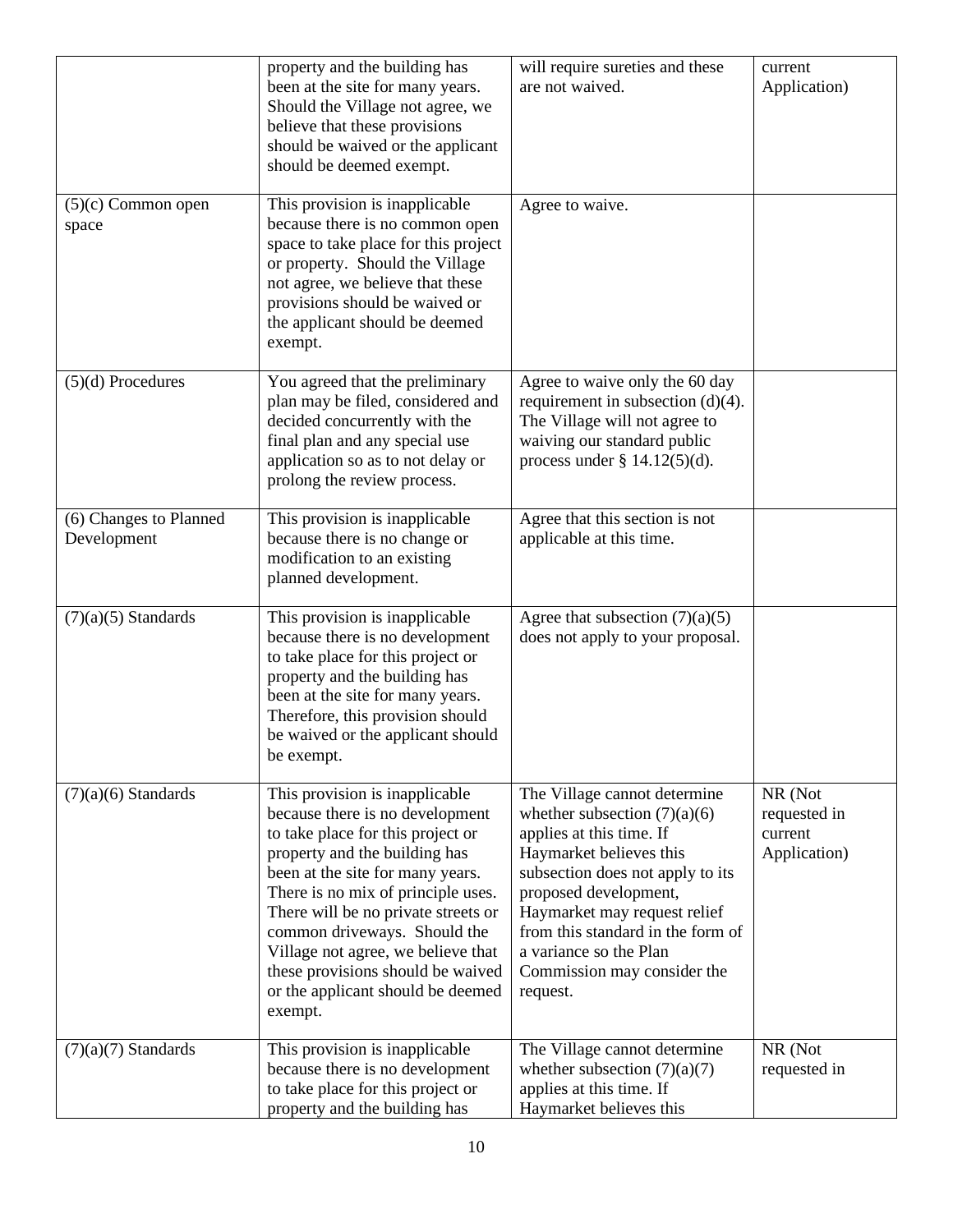|                           | been at the site for many years.<br>Therefore, this provision should<br>be waived or the applicant should<br>be deemed exempt.                                                                                                                                                                                                            | subsection does not apply to its<br>proposed development,<br>Haymarket may request relief<br>from this standard in the form of<br>a variance so the Plan<br>Commission may consider the<br>request.                                                                                                                                                                                                                                          | current<br>Application)                            |
|---------------------------|-------------------------------------------------------------------------------------------------------------------------------------------------------------------------------------------------------------------------------------------------------------------------------------------------------------------------------------------|----------------------------------------------------------------------------------------------------------------------------------------------------------------------------------------------------------------------------------------------------------------------------------------------------------------------------------------------------------------------------------------------------------------------------------------------|----------------------------------------------------|
| $(7)(b)(1)-(4)$ Standards | This provision is inapplicable<br>because there are no dwelling<br>units or residential land uses<br>proposed. The property will only<br>be used as a health center.<br>Should the Village not agree, we<br>believe that this provision should<br>be waived or the applicant should<br>be deemed exempt.                                  | Disagree. It is the Village's<br>position that the recovery homes<br>portion of the proposal are<br>residential in nature and thus<br>these standards are applicable to<br>Haymarket's proposal.<br>If Haymarket believes that<br>certain subsections do not apply<br>to its proposed development,<br>Haymarket may request relief<br>from this standard in the form of<br>a variance so the Plan<br>Commission may consider the<br>request. | NR (Not<br>requested in<br>current<br>Application) |
| $(7)(c)$ Standards        | This provision is inapplicable<br>because there are no dwelling<br>units or residential land uses or<br>cluster subdivision proposed.<br>The property will only be used<br>solely as a health center. Should<br>the Village not agree, we believe<br>that this provision should be<br>waived or the applicant should be<br>deemed exempt. | Agree that the proposal is not a<br>cluster subdivision.                                                                                                                                                                                                                                                                                                                                                                                     |                                                    |
| $(7)(d)$ Standards        | There is no development to take<br>place for this project or property<br>and the building has been at the<br>site for many years. A current<br>ALTA survey and traffic study<br>are being provided and any<br>further information or<br>documentation is inapplicable and<br>should be waived or the applicant<br>should be exempt.       | Disagree. It is the Village's<br>position that the medical<br>treatment facilities proposed are<br>business in nature and thus these<br>standards are applicable to<br>Haymarket's proposal.<br>If Haymarket believes that<br>certain subsections do not apply<br>to its proposed development,<br>Haymarket may request relief<br>from this standard in the form of<br>a variance so the Plan<br>Commission may consider the<br>request.     | NR (Not<br>requested in<br>current<br>Application) |
| $(7)(e)(1)$ Standards     | This provision is inapplicable<br>because there is no development<br>proposed for the property, there                                                                                                                                                                                                                                     | Disagree. If Haymarket believes<br>that certain subsections do not<br>apply to its proposed                                                                                                                                                                                                                                                                                                                                                  | NR (Not<br>requested in                            |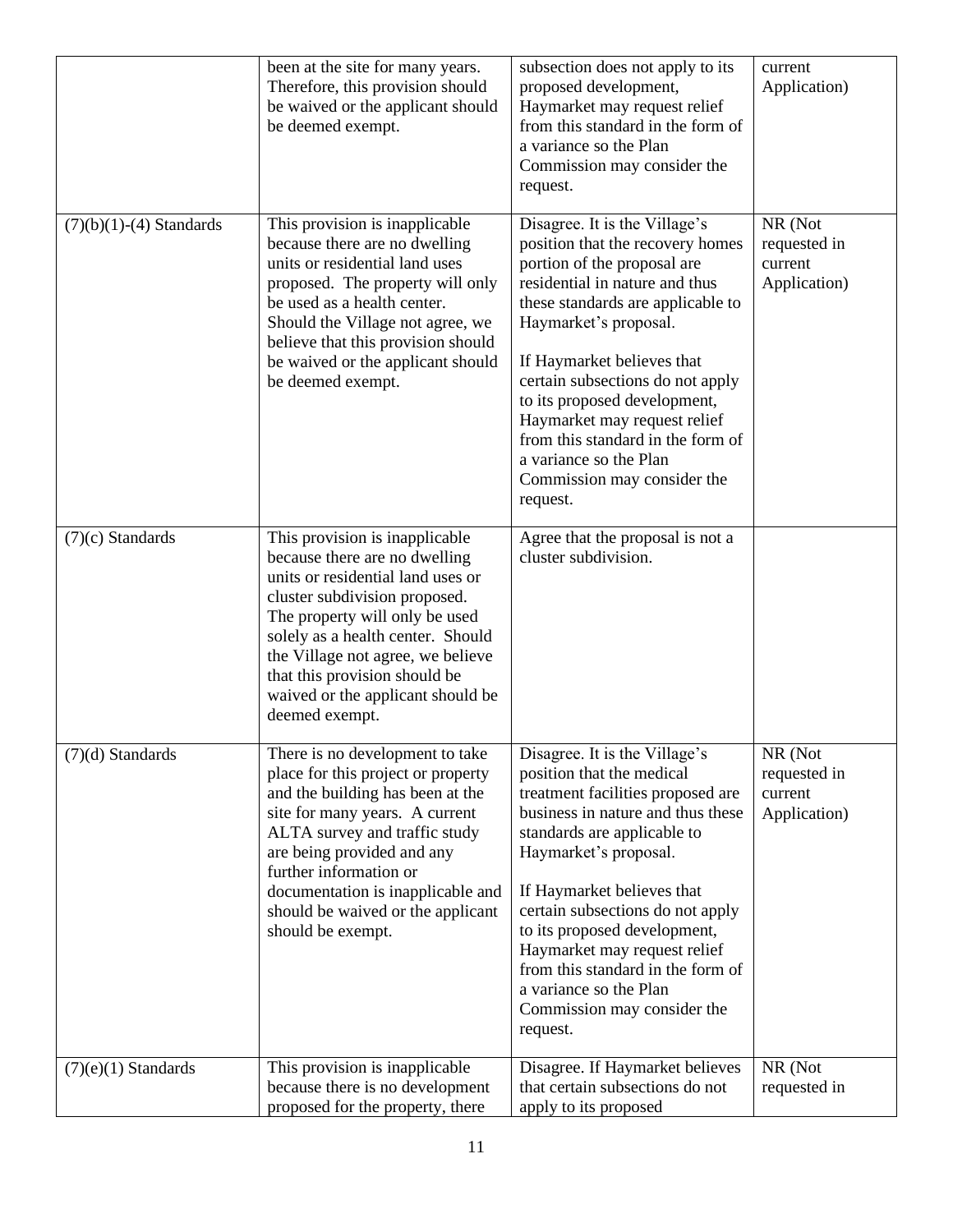|                       | are no dwelling units or proposed<br>residential land uses, the building<br>has been at the site for many<br>years, and the property will only<br>be used as a health center. The<br>existing improvements are either<br>already approved by variance or<br>are legal non-conforming<br>conditions that may continue.<br>Should the Village not agree, we<br>believe that this provision should<br>be waived or the applicant should<br>be deemed exempt.                                               | development, Haymarket may<br>request relief from this standard<br>in the form of a variance.                                                                                                | current<br>Application)                            |
|-----------------------|---------------------------------------------------------------------------------------------------------------------------------------------------------------------------------------------------------------------------------------------------------------------------------------------------------------------------------------------------------------------------------------------------------------------------------------------------------------------------------------------------------|----------------------------------------------------------------------------------------------------------------------------------------------------------------------------------------------|----------------------------------------------------|
| $(7)(e)(2)$ Standards | This provision is inapplicable<br>because there is no development<br>proposed for the property, the<br>building has been at the site for<br>many years, and the property will<br>only be used as a health center.<br>The existing improvements are<br>either already approved by bulk<br>variances or are legal non-<br>conforming conditions that may<br>continue. Should the Village not<br>agree, we believe that this<br>provision should be waived or the<br>applicant should be deemed<br>exempt. | Disagree. If Haymarket believes<br>that certain subsections do not<br>apply to its proposed<br>development, Haymarket may<br>request relief from this standard<br>in the form of a variance. | NR (Not<br>requested in<br>current<br>Application) |
| $(7)(e)(3)$ Standards | This provision is inapplicable<br>because there is no development<br>proposed for the property, there<br>are no industrial areas proposed.<br>The property will only be used as<br>a health center. Should the<br>Village not agree, we believe that<br>this provision should be waived<br>or the applicant should be deemed<br>exempt.                                                                                                                                                                 | Agree that this subsection is<br>inapplicable.                                                                                                                                               |                                                    |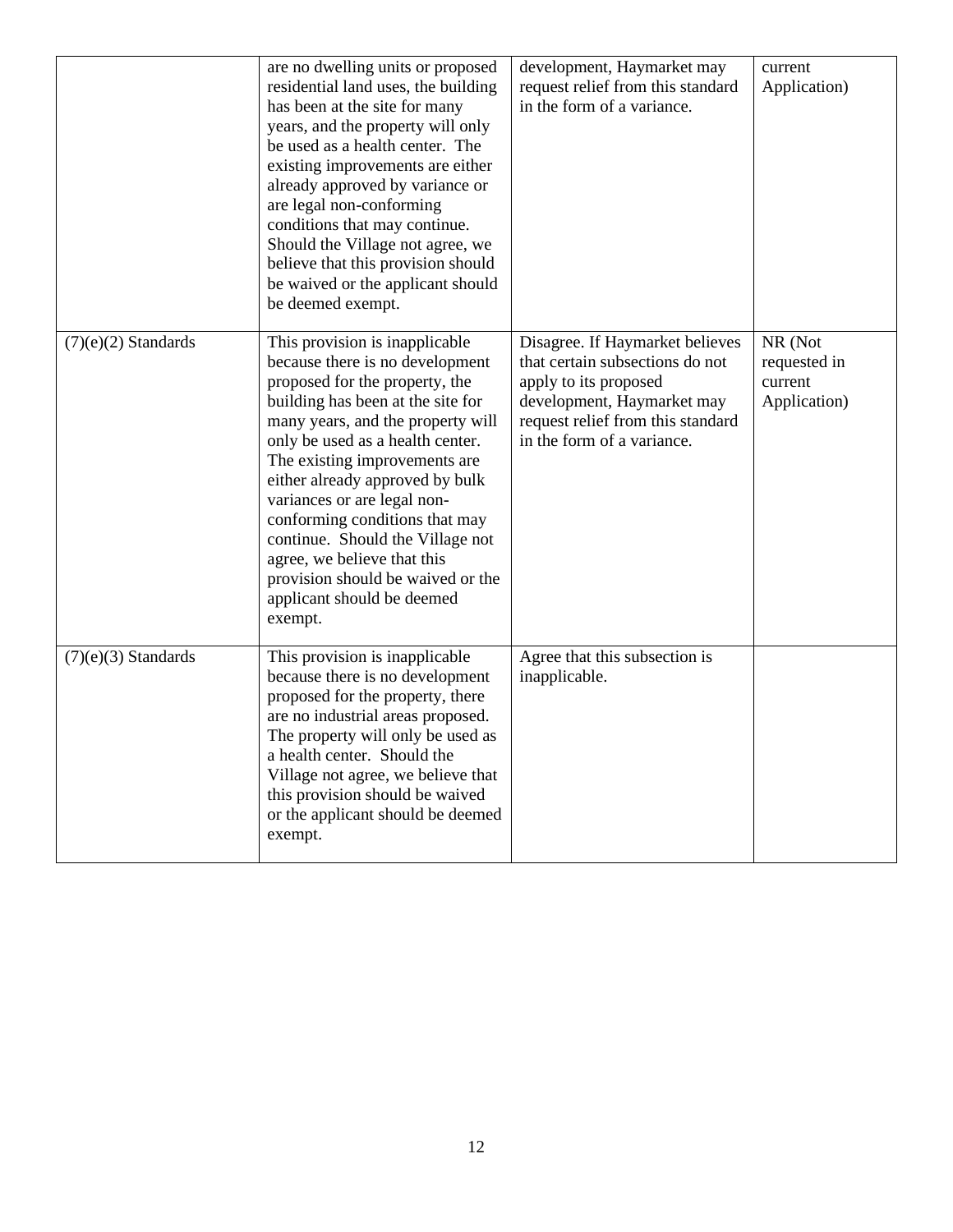# **Table 2: SITE PLAN REVIEW EXCEPTIONS**

### **October 20, 2020 Update**

| <b>Site Plan Section</b><br><b>Citation within</b><br><b>Section 14.13</b> | <b>Reasoning as to Waiver or</b><br><b>Exemption (2019)</b>                                                                                                                                                                                                                                                                                                                                                                                                                                                                                                                                                                                                                                                                                      | <b>Village Response (2019)</b>                                                                                                            | Haymarket<br><b>Resubmittal</b><br>8.7.20       |
|----------------------------------------------------------------------------|--------------------------------------------------------------------------------------------------------------------------------------------------------------------------------------------------------------------------------------------------------------------------------------------------------------------------------------------------------------------------------------------------------------------------------------------------------------------------------------------------------------------------------------------------------------------------------------------------------------------------------------------------------------------------------------------------------------------------------------------------|-------------------------------------------------------------------------------------------------------------------------------------------|-------------------------------------------------|
| $(1)$ Purpose                                                              | To the extent that this provision is<br>applicable to development of vacant<br>land or redevelopment of improved<br>land, Site Plan review is inapplicable<br>because there is no development<br>proposed for the property, the building<br>has been at the site for many years, and<br>the property will only be used as a<br>health center. The existing<br>improvements are either already<br>approved by bulk variances or are legal<br>non-conforming conditions that may<br>continue. The electronic and reduced<br>paper copy of the current ALTA<br>survey are attached. Any further<br>information or documentation required<br>under this section is inapplicable and<br>should be waived or the applicant<br>should be deemed exempt. | The Village needs a summary of<br>all non-conforming conditions on<br>the property so that it can be<br>considered with the proposed use. | NR (Not requested<br>in current<br>Application) |
| $(2)$ Scope                                                                | Class I site plan is applicable, if any.                                                                                                                                                                                                                                                                                                                                                                                                                                                                                                                                                                                                                                                                                                         | Agreed.                                                                                                                                   |                                                 |
| 3(a) Application<br>form                                                   | Applicable information will be<br>provided with the special use<br>application.                                                                                                                                                                                                                                                                                                                                                                                                                                                                                                                                                                                                                                                                  | Agreed.                                                                                                                                   |                                                 |
| 3(b) Drawing<br>standards                                                  | This provision is inapplicable because<br>no development is proposed and the<br>site improvements have existing for<br>many years. the property will only be<br>used as a health center. The existing<br>improvements are either already<br>approved by variance or are legal non-<br>conforming conditions that may<br>continue. Should the Village not<br>agree, we believe that this provision<br>should be waived or the applicant<br>should be deemed exempt.                                                                                                                                                                                                                                                                               | Disagree. All drawings submitted<br>must comply with this standard.                                                                       |                                                 |
| 3(e) Local and<br>Context                                                  | This provision is inapplicable because<br>no development is proposed and the<br>site improvements have existing for<br>many years. the property will only be<br>used as a health center. The existing<br>improvements are either already                                                                                                                                                                                                                                                                                                                                                                                                                                                                                                         | Disagree that this is inapplicable.<br>Please note that this requirement<br>is already met with the ALTA<br>survey.                       | NR (Not requested<br>in current<br>Application) |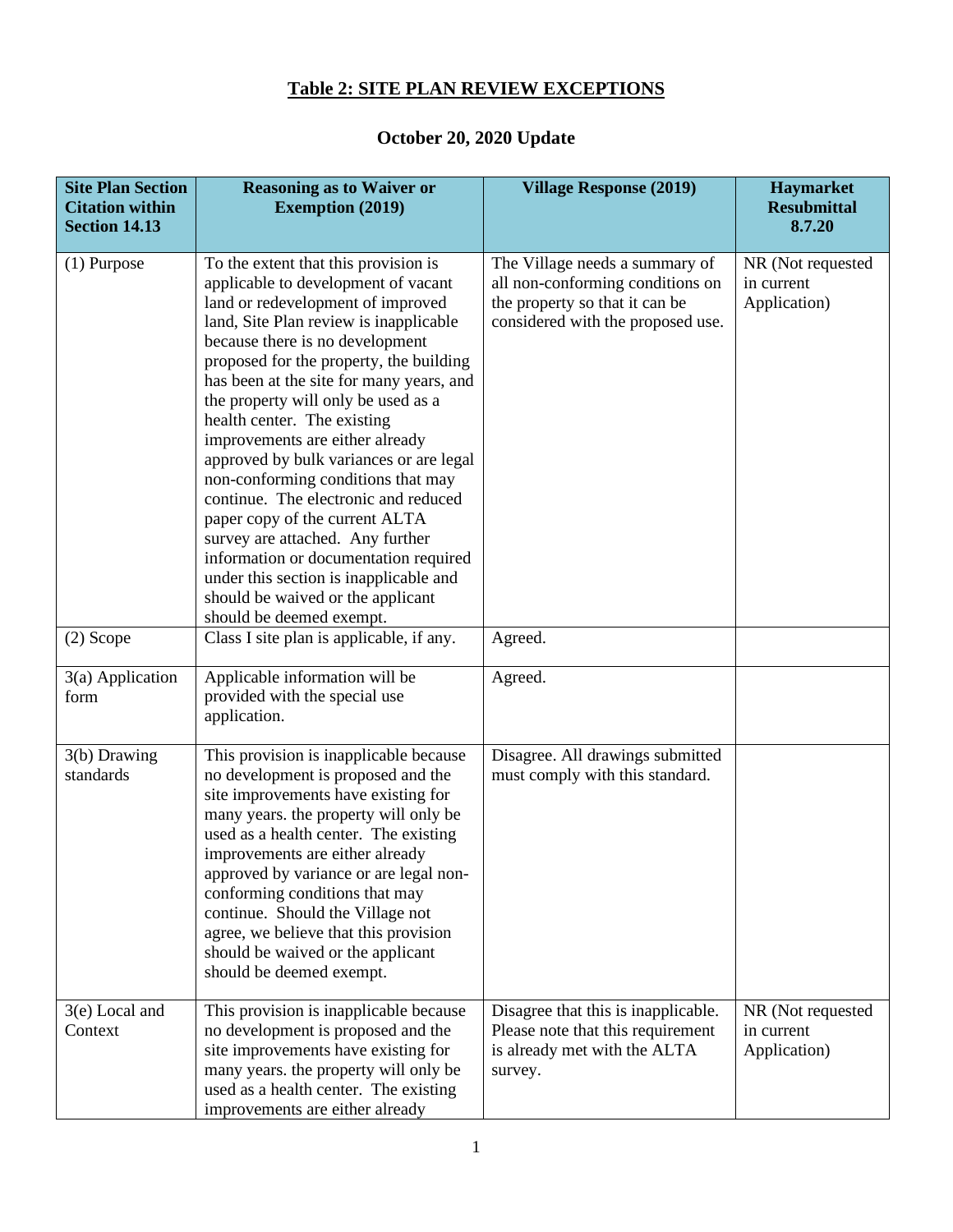|                             | approved by variance or are legal non-<br>conforming conditions that may<br>continue. Should the Village not<br>agree, we believe that this provision<br>should be waived or the applicant<br>should be deemed exempt.                                                                                                                                                                                                                                            |                                                                                                                                                                                                                |                                                 |
|-----------------------------|-------------------------------------------------------------------------------------------------------------------------------------------------------------------------------------------------------------------------------------------------------------------------------------------------------------------------------------------------------------------------------------------------------------------------------------------------------------------|----------------------------------------------------------------------------------------------------------------------------------------------------------------------------------------------------------------|-------------------------------------------------|
| 3(f) Site Plan              | The electronic and reduced paper copy<br>of the current ALTA survey are<br>attached. Any further information or<br>documentation required under this<br>section is inapplicable and should be<br>waived or the applicant should be<br>deemed exempt. No development is<br>proposed and the site improvements<br>have existing for many years. the<br>property will only be used as a health<br>center.                                                            | Disagree that this is inapplicable.<br>Please note that the ALTA survey<br>can serve as the site plan unless<br>changes are needed (e.g., bike<br>parking).                                                    | NR (Not requested<br>in current<br>Application) |
| $3(g)$ Landscape<br>Plan    | The electronic and reduced paper copy<br>of the current ALTA survey are<br>attached. The landscaping will remain<br>as it currently is. Any further<br>information or documentation required<br>under this section is inapplicable and<br>should be waived or the applicant<br>should be deemed exempt. No<br>development is proposed and the site<br>improvements have existing for many<br>years. the property will only be used as<br>a health center.         | Disagree. At this time, the Village<br>requests information on the<br>quantity/quality of the four-<br>decade old plantings so an<br>evaluation can be made whether<br>the existing plantings are<br>adequate. | NR (Not requested<br>in current<br>Application) |
| 3(i) Building<br>Elevations | The electronic and reduced paper copy<br>of the current ALTA survey are<br>attached. No development is proposed<br>and the site improvements have<br>existing for many years. The site and<br>exterior of the building, along with all<br>landscaping and building elevations<br>will not change. Any further<br>information or documentation required<br>under this section is inapplicable and<br>should be waived or the applicant<br>should be deemed exempt. | Disagree. The Village requires<br>building elevations to show<br>building height.                                                                                                                              | NR (Not requested<br>in current<br>Application) |
| 7(c) Standards              | The electronic and reduced paper copy<br>of the current ALTA survey are<br>attached. Any further information or<br>documentation required under this<br>section is inapplicable and should be<br>waived or the applicant should be<br>deemed exempt. No development is<br>proposed and the site improvements<br>have existing for many years. the                                                                                                                 | Disagree. If Haymarket believes<br>that certain subsections do not<br>apply to its proposed<br>development, Haymarket may<br>request relief from this standard<br>in the form of a variance.                   | NR (Not requested<br>in current<br>Application) |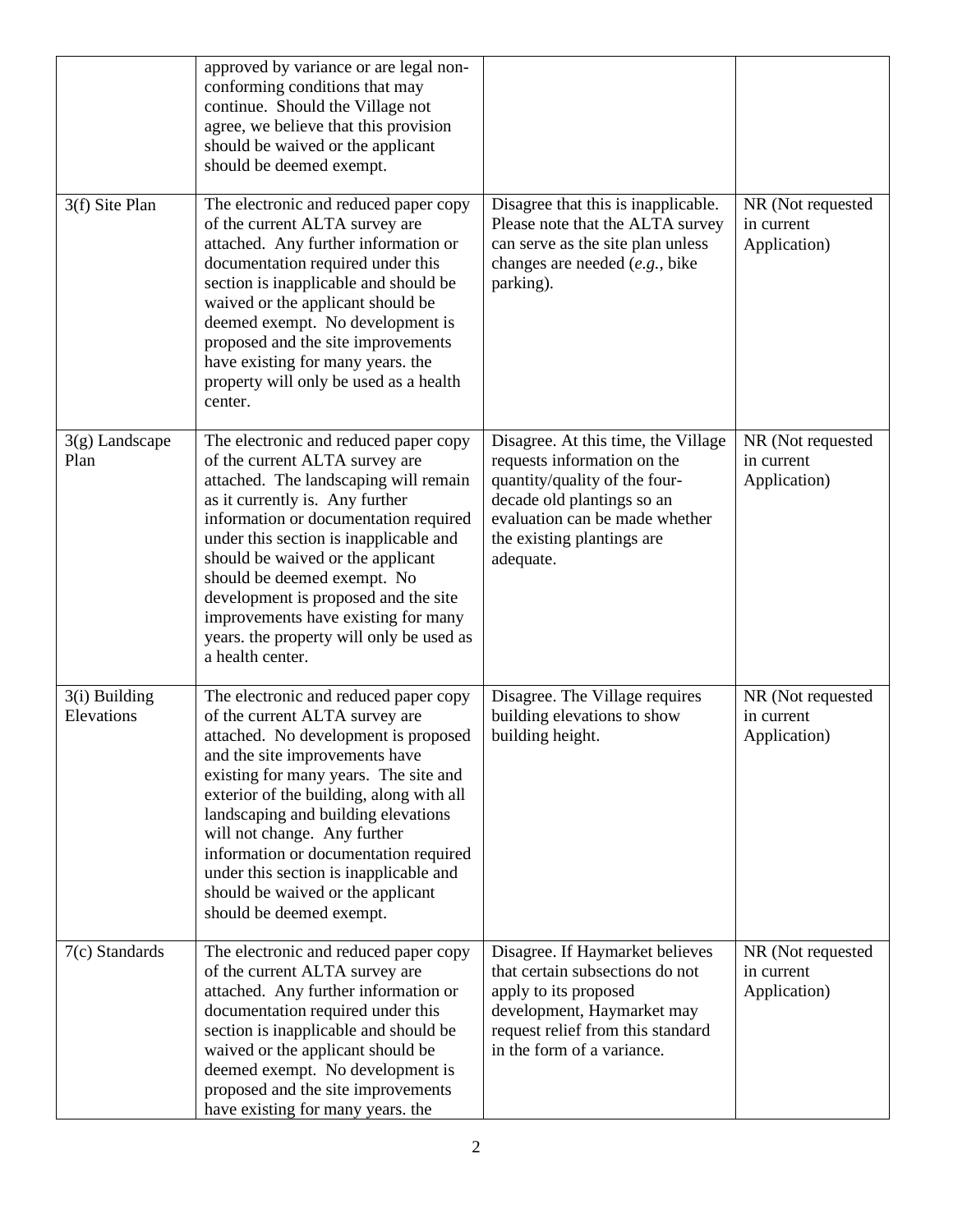|                | property will only be used as a health<br>center.                                                                                                                                                                                                                                                                                                                                                                                                                                                                                                                                                                                                                                                                                                                                                                                                                                    |                                                                                                                                                                                              |                                                 |
|----------------|--------------------------------------------------------------------------------------------------------------------------------------------------------------------------------------------------------------------------------------------------------------------------------------------------------------------------------------------------------------------------------------------------------------------------------------------------------------------------------------------------------------------------------------------------------------------------------------------------------------------------------------------------------------------------------------------------------------------------------------------------------------------------------------------------------------------------------------------------------------------------------------|----------------------------------------------------------------------------------------------------------------------------------------------------------------------------------------------|-------------------------------------------------|
| 7(d) Standards | This provision is inapplicable because<br>there is no development to take place<br>for this project or property and the<br>building has been at the site for many<br>years. The landscaping existing is the<br>landscaping proposed. Should the<br>Village not agree, we believe that this<br>provision should be waived or the<br>applicant should be deemed exempt.                                                                                                                                                                                                                                                                                                                                                                                                                                                                                                                | Disagree. If Haymarket believes<br>that certain subsections do not<br>apply to its proposed<br>development, Haymarket may<br>request relief from this standard<br>in the form of a variance. | NR (Not requested<br>in current<br>Application) |
| 7(e) Standards | Applicant will comply to the extent<br>that these provisions are applicable<br>even though no development of vacant<br>land or redevelopment of improved<br>land is occurring. For example, we<br>will provide the Village with a traffic<br>and parking report. However, the<br>building has been at the site for many<br>years, and the property will be used<br>solely as a health center under single<br>ownership. The existing improvements<br>are either already approved by bulk<br>variances or are legal non-conforming<br>conditions that may continue. The<br>electronic and reduced paper copy of<br>the current ALTA survey detailing<br>existing site conditions and<br>improvements are attached. Any<br>further information or documentation<br>required under this section is<br>inapplicable and should be waived or<br>the applicant should be deemed<br>exempt. | Disagree. If Haymarket believes<br>that certain subsections do not<br>apply to its proposed<br>development, Haymarket may<br>request relief from this standard<br>in the form of a variance. | NR (Not requested<br>in current<br>Application) |
| 3(j)           | Signs. Requires submittal for all<br>proposed freestanding signs.<br>Applicant requests to submit sign<br>applications at a later date.                                                                                                                                                                                                                                                                                                                                                                                                                                                                                                                                                                                                                                                                                                                                              | (new request)                                                                                                                                                                                | New request                                     |
| $7(f) - (i)$   | Applicant requests exceptions for<br>various requirements under Standards<br>for Class 1 Site Plan, including public<br>service and utilities, environmental<br>considerations, preservation and<br>Downtown guidelines, because there<br>will be no development or exterior<br>remodeling of the building, or change<br>to the site for which these standards<br>apply. The existing building is neither                                                                                                                                                                                                                                                                                                                                                                                                                                                                            | (new request)                                                                                                                                                                                | New request                                     |